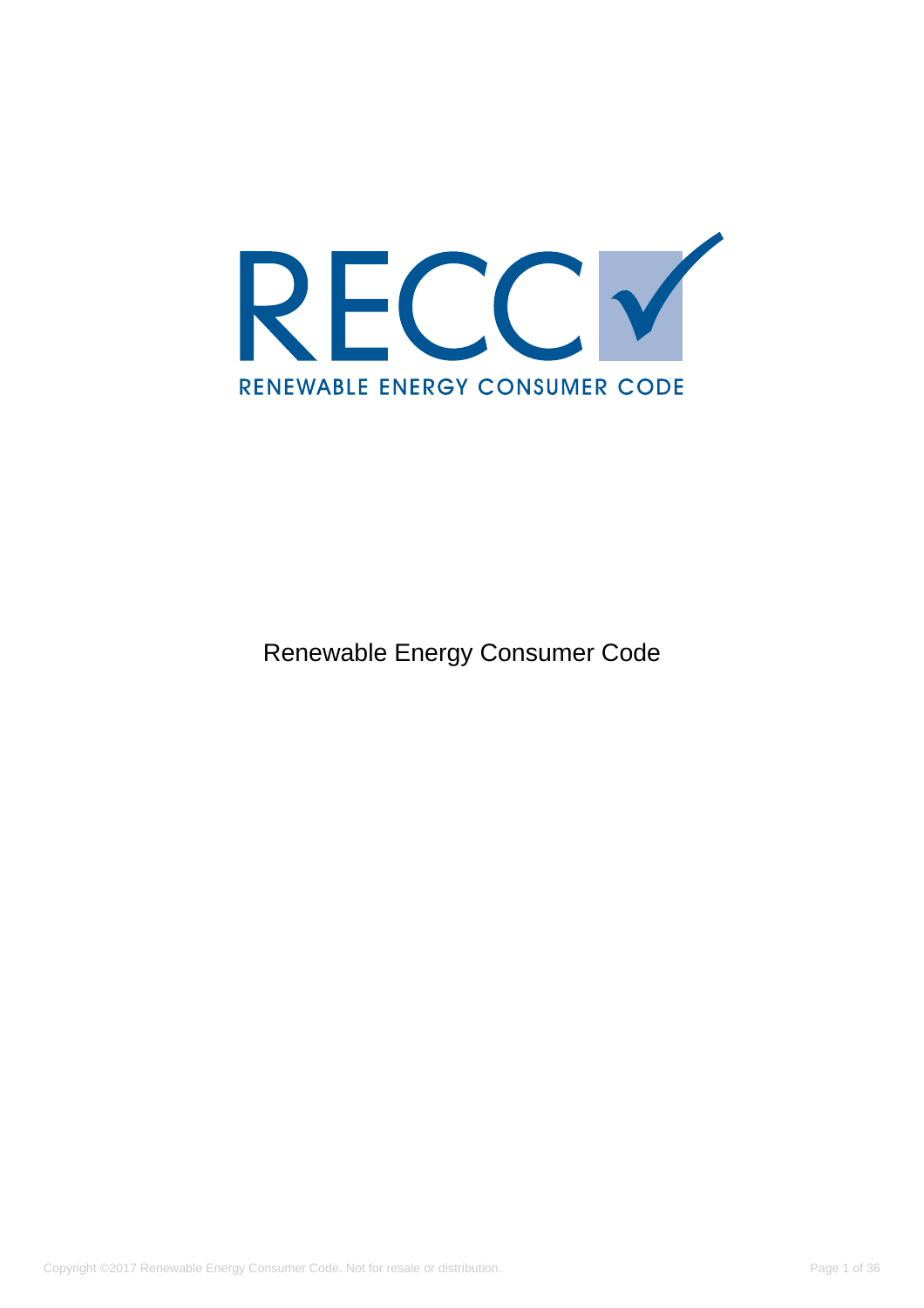# Renewable Energy Consumer Code

For supplying small-scale renewable and low carbon heat or power generating systems to domestic consumers.

Publication Date: October 2016

#### **Please note:**

Capitalised words have the meanings set out in the Definitions section at Attachment A.Members of the Renewable Energy Consumer Code have given a legal undertaking to comply with this Code.

Please read the disclaimer in section F.

# **Contents**

- 1. [Scope and purpose](#page-2-0)
- 2. <u>[Introduction](#page-3-0)</u>
	- 2.1 [The Renewable Energy Association](#page-3-1)
	- 2.2 [Renewable Energy Assurance Ltd](#page-3-2)
	- 2.3 [The Renewable Energy Consumer Code](#page-3-3)
	- 2.4 [The Microgeneration Certification Scheme](#page-4-0)
	- 2.5 [Vulnerable Consumers](#page-5-0)
	- 2.6 [Using marks and symbols](#page-5-1)
- 3. [Following this Code](#page-5-2)
- 4. [General business standards](#page-6-0)
	- 4.1 [Delivering services to Consumers](#page-6-1)
	- 4.2 [Record-keeping](#page-7-0)
	- 4.3 [Public liability insurance](#page-7-1)
	- o 4.4 [Data privacy](#page-7-2)
	- 4.5 [Finance](#page-7-3)
	- 4.6 [Health, safety and sustainable use of energy and resources](#page-7-4)
- 5. [Pre-sale activities](#page-8-0)
	- 5.1 [Advertising and sales promotion](#page-8-1)
	- 5.2 [Behaviour of sales representatives](#page-9-0)
	- 5.3 [Performance information and predictions](#page-10-0)
	- 5.4 [Proposals, estimates and quotations](#page-12-0)
	- 5.5 [Permissions, approvals, grants and incentives](#page-14-0)
	- 5.6 [Pre-contractual information](#page-14-1)
- 6. <u>[Contracts](#page-15-0)</u>
	- 6.1 [Terms of business](#page-15-1)
	- 6.2 [Cancellation rights](#page-16-0)
	- 6.3 [Deposits and further advance payments](#page-18-0)
	- 6.4 [Timetable and any preparation the Consumer needs to do](#page-19-0)
- 7. [Completing the work](#page-19-1)
	- 7.1 [Responsibility for the work](#page-19-2)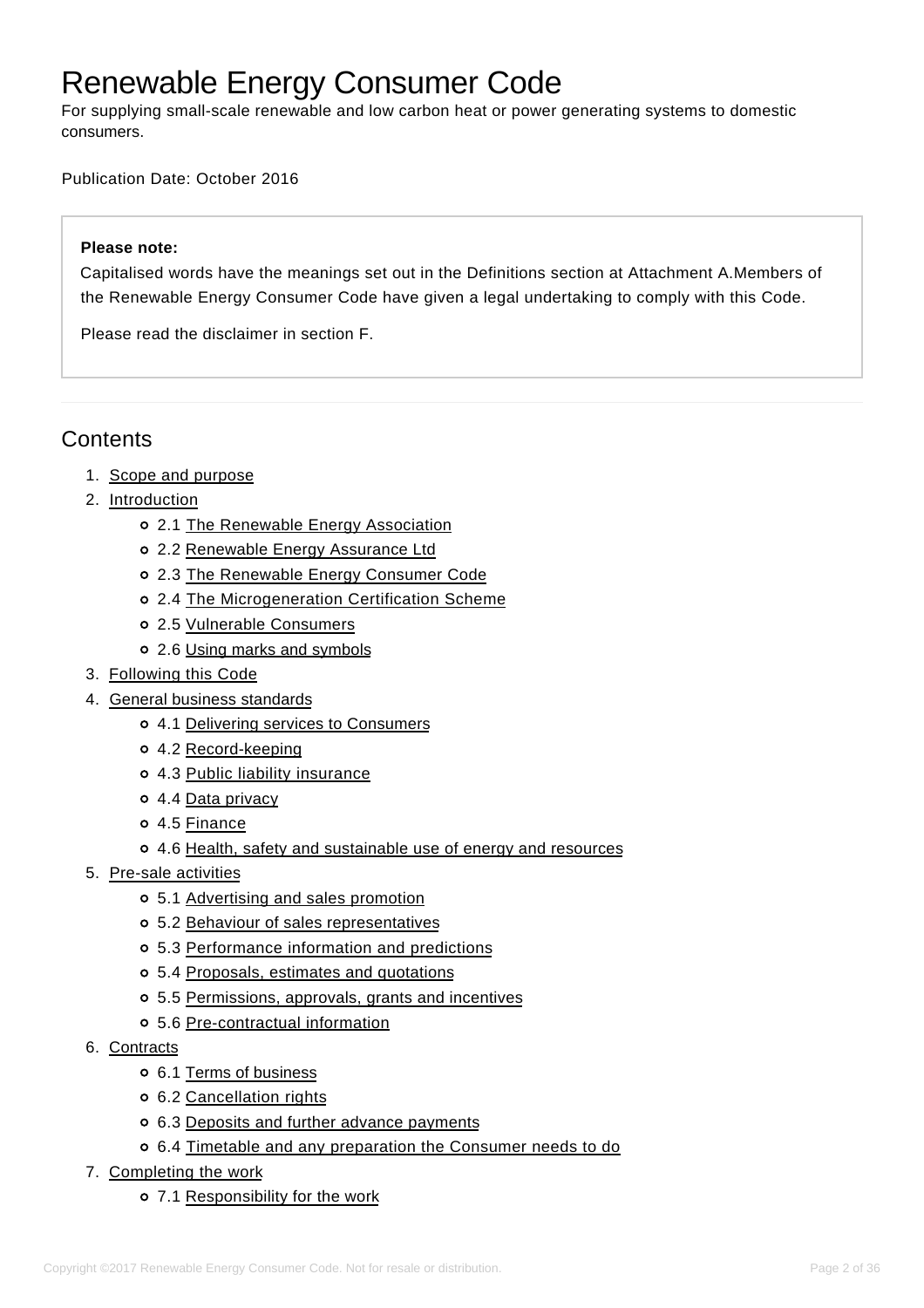- 7.2 [Design, delivery and installation](#page-20-0)
- 7.3 [Testing and commissioning](#page-20-1)
- 7.4 [Failure to complete the contract](#page-21-0)
- 8. [After-sale activities](#page-21-1)
	- 8.1 [Guarantees](#page-21-2)
	- 8.2 [Fuel supplies](#page-22-0)
	- 8.3 [Maintenance and service agreements](#page-22-1)
	- 8.4 [Service and repair](#page-23-0)
- 9. [In case of problems](#page-23-1)
	- 9.1 [Dispute resolution process](#page-23-2)
	- 9.2 [Independent Arbitration service](#page-24-0)
	- 9.3 [Disciplinary procedures](#page-25-0)
	- 9.4 [Monitoring performance](https://www.recc.org.uk/scheme/consumer-code#tag9.4)
- 10. [Monitoring performance](#page-25-1)

# **Attachments**

- A. [Definitions](#page-25-2)
- B. [Types of renewable Energy Sources or Convertors](#page-27-0)
- C. [References to other relevant documents](#page-28-0)
- D. [Contact details and links to other organisations](#page-29-0)
- E. [Glossary](#page-34-0)
- F. [Our responsibilities](#page-34-1)

# 1 Scope and purpose

<span id="page-2-0"></span>The Renewable Energy Consumer Code is sponsored by the Renewable Energy Association and administered by its subsidiary Renewable Energy Assurance Ltd. The Code sets out the high standards of consumer protection in marketing, pre-contractual information, quotations, deposits, contracts, guarantees and after-sales service for domestic consumers (referred to as Consumers in this Code).

The Code applies to Code Members who are selling small-scale heat and power generators, whether from renewable or other low carbon sources (referred to collectively as 'Energy Generators' in this Code), and any product connected or linked to the Energy Generator (referred to as Related Products in this Code), to Consumers.

The Code extends to Code Members who are leasing Energy Generators to Consumers or who are leasing the space Energy Generators occupy from Consumers. It also extends to Code Members who are offering to fund some or all of the cost of Energy Generators in return for Consumers assigning their right to Government incentive payments to them.

The Code has been designed to help Code Members offer high standards of consumer protection so that Consumers can have the confidence to generate heat and power in their own homes. This will increase Consumers' confidence and Code Members' chances of winning future business. In turn this will promote the sector.

Consumers may not be experts in Energy Generator technologies. It is thus essential that Code Members provide Consumers with the information they need to choose the most suitable system for them and to get the best from it. We have also provided guidance for Consumers [here.](https://www.recc.org.uk/consumers)

Consumers have the right to expect that Goods and services supplied by Code Members will perform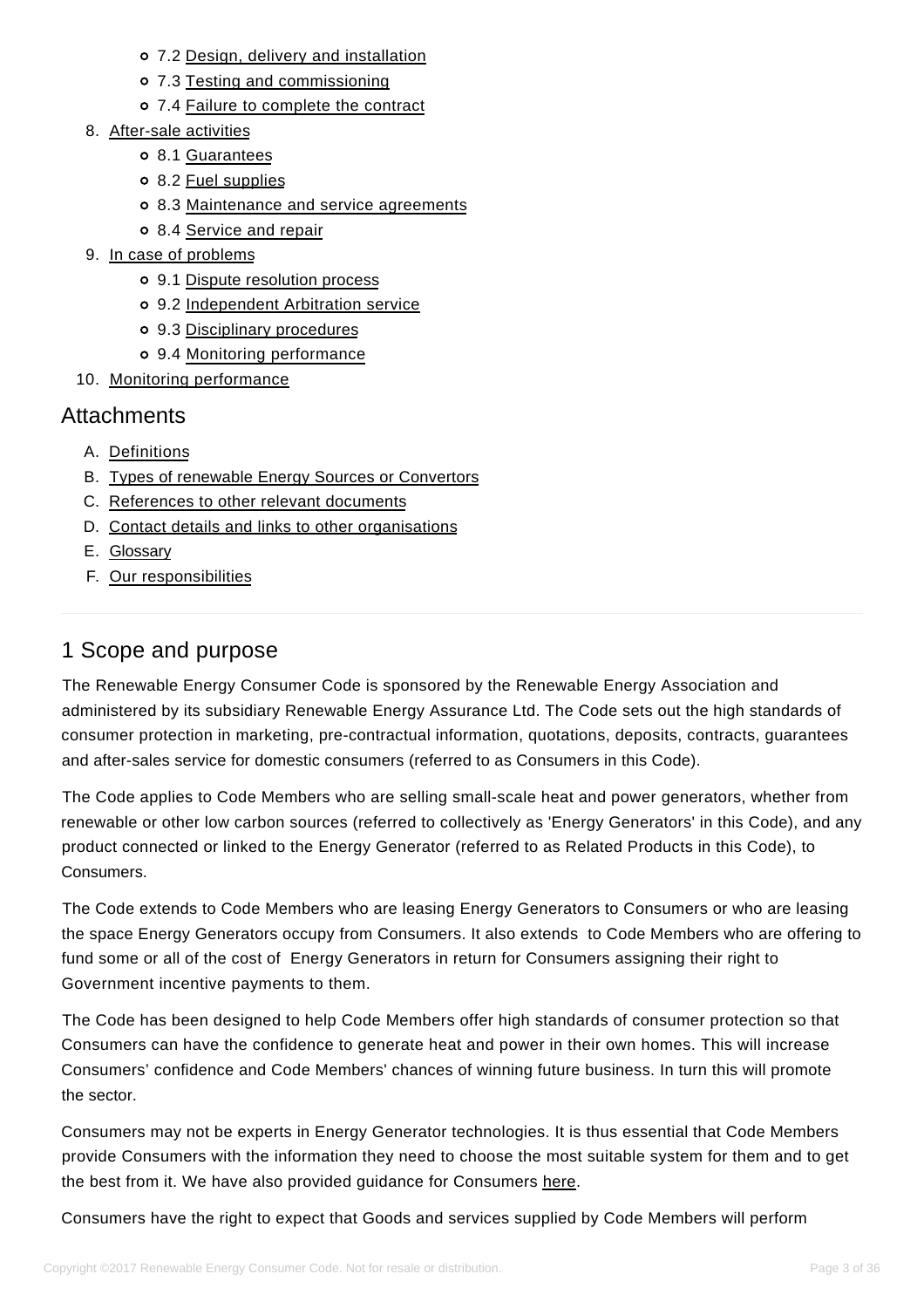properly, be fit for their purpose and that they meet the quality standards they would reasonably expect, including the standards set out in this Code. If these standards have not been met Consumers can complain using the dispute resolution process set out in section 9.1, below.

The requirements set out in this Code are not intended to interpret, replace or restrict the law. None of the conditions of the Code will affect Consumers' rights under any existing laws. Code Members must comply with the laws intended to protect consumers and govern transactions. (There is a summary of these laws in Attachment C (11), below.)

# 2 Introduction

<span id="page-3-0"></span>The importance of Energy Generators is growing. There is a wide range of different ways of producing heat and power from renewable or low carbon sources (referred to collectively as 'Energy Sources and Convertors' in this Code and set out in Attachment B).

- for electricity: solar, wind and hydro; and
- for heat: solar, biomass and heat pumps.

Energy Generators allow Consumers to generate low carbon or renewable electricity or heat, depending on the fuel source. This Code is not technology-specific but applies to all Energy Generator transactions between Code Members and Consumers.

Energy Generators are connected, and often fixed on, to a consumer's property. This means that there are special safety standards that apply to their installation and operation.

# 2.1 The Renewable Energy Association

<span id="page-3-1"></span>The Renewable Energy Association (REA) is the UK's leading trade association representing renewable energy producers and suppliers across a wide range of electric and heating energy sources. REA is a not-for-profit company which sponsors the Code.

### 2.2 Renewable Energy Assurance Ltd

<span id="page-3-2"></span>Renewable Energy Assurance Ltd (REAL) is a wholly-owned subsidiary company of REA which administers the Code. REAL also administers a number of certification schemes and consumer codes in the renewable energy and wider environmental protection sectors.

### 2.3 The Renewable Energy Consumer Code

The Renewable Energy Consumer Code, referred to as the Code, is open to all those businesses active in the small-scale renewable energy generating sector that have contact with Consumers. Any business that has joined the Code is referred to as a 'Code Member'.

<span id="page-3-3"></span>The Code is governed by specific Bye-Laws which set out the basis of the relationship between the Code Administrator and Code Members. This Code relates to the contacts Code Members have with consumers. On joining Code Members must undertake to abide by the Bye-Laws and the Code.

The Code is that which is set out in this document. It covers all the factors that contribute to overall consumer service, including: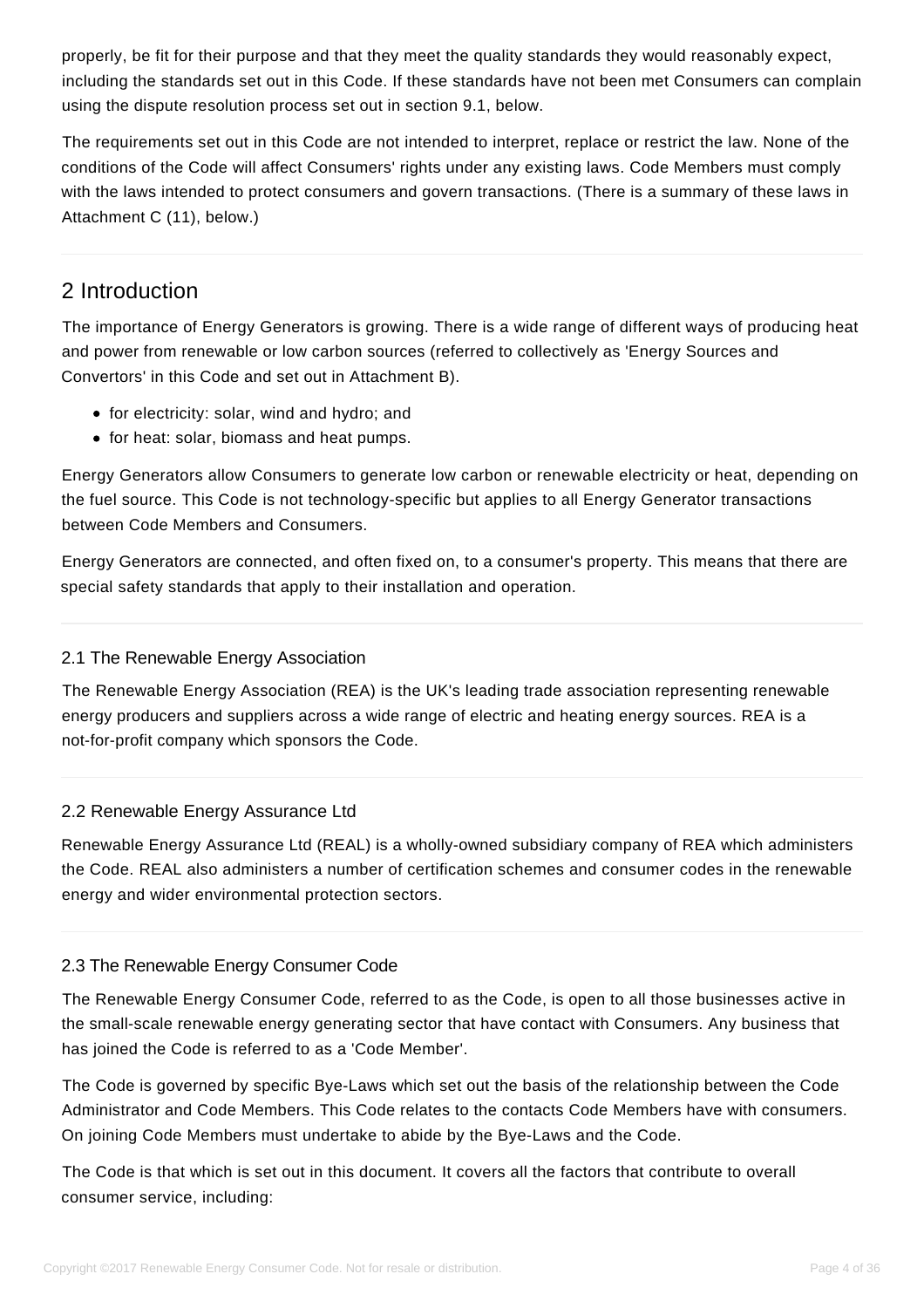- pre-sales activities, advertising, websites and sales visits;
- details of what the Code provides;
- clear information on the systems and their performance;
- any arrangements for installing and connecting the system;
- the selection and quality of Goods to be supplied;
- details of the conditions of business that apply;
- the standard of any installation and other on-site work;
- guarantees, and any maintenance and after-sales services needed;
- the action that will be taken to deal with any problems; and
- monitoring and continuously improving procedures.

The Code is approved by the Chartered Trading Standards Institute (CTSI) under the Consumer Codes Approval Scheme (CCAS). The CCAS is facilitated self-regulation that aims to bolster high standards of consumer protection and foster effective customer service. The Code complies with the CCAS 'core criteria' which you can find [here.](https://www.recc.org.uk/pdf/tsi-ccas-core-criteria-and-guidance.pdf)

A Supervisory Panel that may be made up of Code Members, consumer representatives and others with an interest in the sector monitors the contents of, and changes to, this Code.

This Code has been designed to dovetail with the MCS Installer standard described in section 2.4 below.

# 2.4 The Microgeneration Certification Scheme

<span id="page-4-0"></span>The Microgeneration Certification Scheme (MCS) is an important quality assurance certification scheme that sets out technical and process standards for installers of Energy Generators which dovetail with the contractual requirements set out in the Code. The MCS and the Code are thus complementary. The MCS covers both:

- technical and process standards for installers of Energy Generators; and
- technical and process standards for Energy Generators.

The MCS is administered by Gemserv Ltd. There are several bodies accredited by the UK Accreditation Service (UKAS) to carry out certification against the MCS Installer standards. Certification is a requirement of the UK Government's Feed-in Tariff and domestic Renewable Heat Incentive schemes and the Scottish Government's Community and Renewable Energy Scheme.

**Any Code Member who enters into a Contract with a Consumer for the sale and installation of an Energy Generator must be certified to the relevant MCS Installer standards for the technology types specified in the Contract. The MCS certified Installer that enters into a Contract with a Consumer must also create the MCS certificate associated with that installation on its own MCS user account.**

Because the Code and the MCS are complementary, all Code Members should be certified, or be working towards certification, to the relevant MCS Installer standards. Any Code Member that has not achieved certification to the relevant MCS Installer standards within six months of joining the Code, and that has not provided a valid explanation for not having done so, may have its Code Membership terminated. Code Members that have their certification terminated may also have their Code Membership terminated in line with the section 14 of the Bye-Laws.

If a Code Member obtains sales leads from any third party, the Code Member must require that the third party complies with all the relevant requirements of the Code and the relevant MCS standards. The Code Member will be responsible for any non-compliance with the Code by the third party.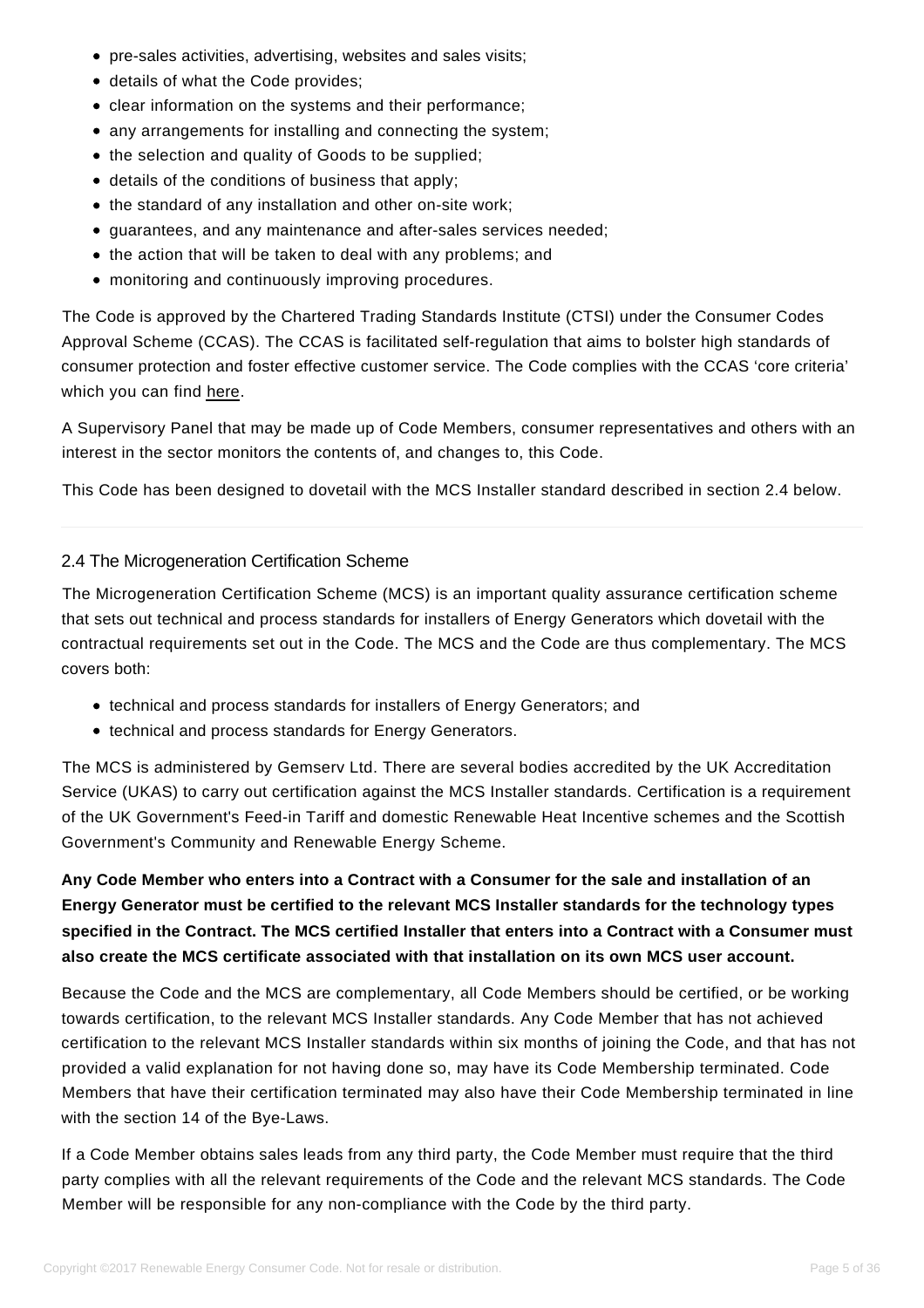#### 2.5 Vulnerable Consumers

<span id="page-5-0"></span>Code Members must put in place a process and training for their Employees, including those working on their behalf, to check whether a Consumer they contact appears to be vulnerable in any way. Code Members must be able to demonstrate that their Employees have been appropriately trained and have followed this process. Consumers may be vulnerable as a consequence of mental or physical infirmity, age, credulity, learning difficulties, illiteracy or if their first language is not English. The information Code Members provide should be appropriate to the Consumer's needs, taking into account any apparent vulnerability.

Code Members should take special care to ensure that Consumers understand the key documents, including the quotation, the Contract and the guarantee arrangements.

Where appropriate, Code Members must seek the involvement of a trusted friend or relative in any contacts they have with the Consumer, and arrange for a trusted friend or relative to be present during a visit to the Consumer's home. If this has not been possible, Code Members must re-schedule the visit at a time when a trusted friend or relative is available to be present.

### 2.6 Using marks and symbols

<span id="page-5-1"></span>Code Members may only use the Renewable Energy Consumer Code logo in relation to Energy Regulators and Related Products covered by the Code and can be found in different formats [here.](https://www.recc.org.uk/member/logos) Code Members may only use the logo strictly in line with section 19 of the Bye-Laws and the latest version of the Guidance on the use of the Renewable Energy Consumer Code Logo issued by the Code Administrator from time to time and published on its website which can be found [here.](https://www.recc.org.uk/pdf/guidance-on-use-of-the-logo.pdf)

Code Members may only use the CTSI logo strictly in line with the latest version of the CTSI's Brand Guidelines which can be found [here.](https://www.recc.org.uk/pdf/tsi-approved-code-brand-guide.pdf)

If Code Members are entitled to use other logos, they must follow the conditions of use for these, so long as there is no conflict with the conditions set out in this Code and in the Bye-Laws.

# 3 Following this Code

<span id="page-5-2"></span>Code Members must follow this Code and make sure they have a current membership certificate in their possession. The membership certificate has a space for the Code Member to confirm that it follows this Code. It is valid only when signed by the authorised senior representative of the Code Member designated as the 'Renewable Energy Consumer Code primary contact' and by the Code Administrator. Code Members must inform the Code Administrator when there are any changes to the designated primary contact details. Code Members must not amend the certificate in any way. Code Members will take all reasonable steps to promote the benefits of the Code to Consumers and must not mislead them in any way as to their Code Membership.

The Code Administrator has put in place arrangements for monitoring Code Members' compliance with the Code. Code Members must agree to comply with the requirement for regular monitoring. This includes audit compliance checks, mystery shopping and Consumer satisfaction feedback.

Code Members will make sure that they have access to the latest version of the Code available [here.](https://www.recc.org.uk/) The latest version of the Code will always be the one on the Code website. They will make sure that all Employees, those individuals they contract with and those who act on their behalf are aware of the legal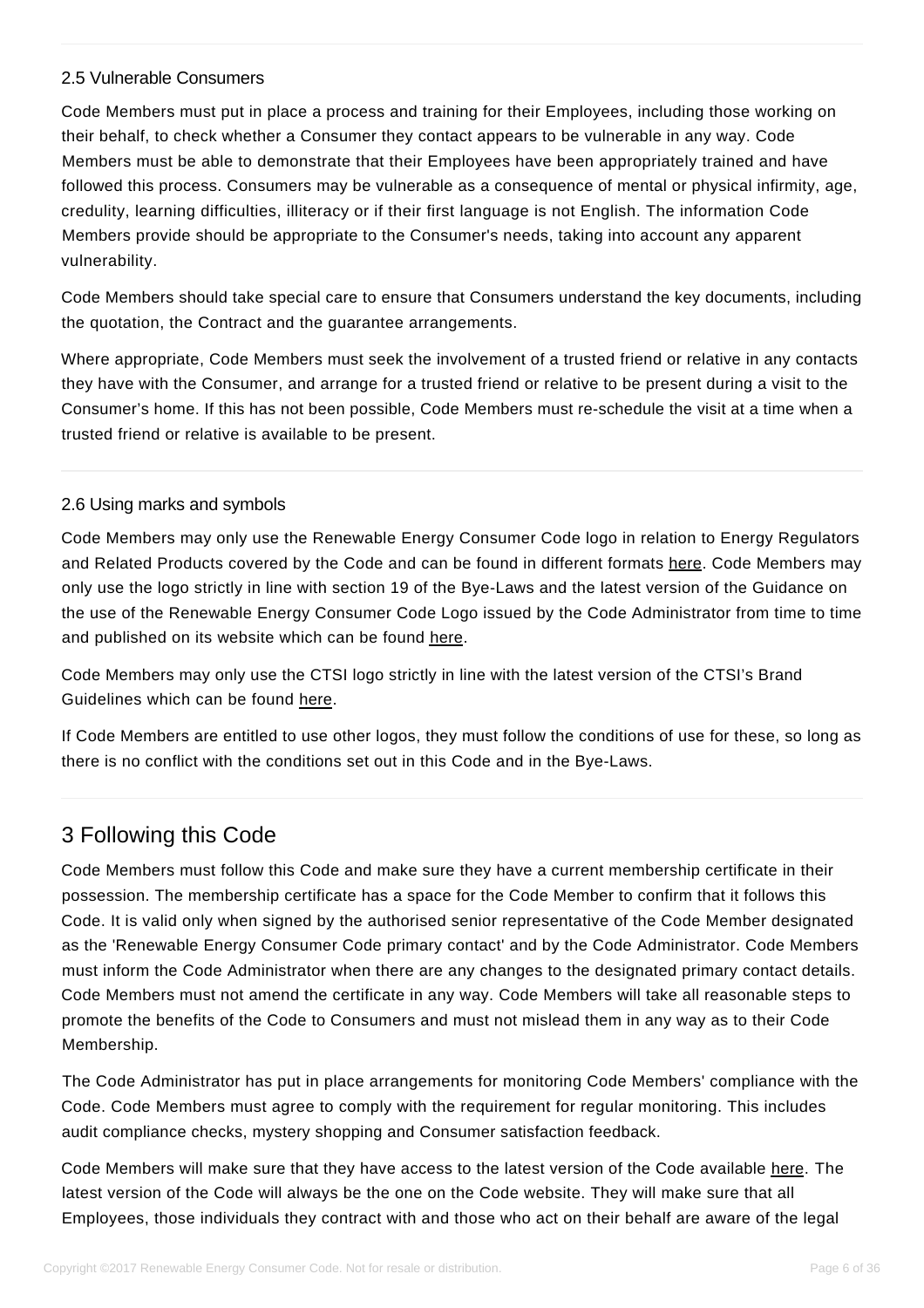requirements that apply and of their responsibilities under the Code.

Code Members are responsible for ensuring that all Employees, individuals they contract with and those who act on their behalf, are aware of the latest version of the Code, have been effectively trained in how to use the Code and that they comply with it.

Some Code Members purchase, or otherwise obtain, sales leads or signed-up Consumers from third party organisations, individuals or lead-generating websites. Code Members who do this are responsible for ensuring that the organisations, individuals or those running the lead-generating websites have been trained in, and have complied with, all the relevant conditions of the Code. If they do not comply with the relevant requirements of the Code, the matter will be dealt with as described in the Bye-Laws. This must be an explicit condition of any agreement between the Code Member and a third party.

The Code Administrator may, in certain circumstances, share details of a Code Member or Consumer with the MCS Administrator or MCS certification bodies described earlier in this section, CTSI, a Code sponsor whose Code is approved by CTSI, the relevant Trading Standards Department, Ofgem, the Financial Conduct Authority, Companies Investigation Branch, part of the Insolvency Service or as otherwise required by law or in the interests of consumer protection. The Code Administrator will only share details of a Code Member or Consumer in circumstances that comply with the data protection laws.

Code Members must inform Consumers they contract with about the Code and provide them with full details of how they can access it.

# 4 General business standards

<span id="page-6-0"></span>Code Members will not act in any way that might bring the Code into disrepute and will ensure that any individual or organisation they contract with does not act in any way that might bring the Code into disrepute.

Code Members must follow appropriate business practices and procedures to make sure they can meet their responsibilities to Consumers. This includes making sure the business has enough money and other resources to carry out any Contracts for buying or Leases for leasing Energy Generators or the space they occupy agreed with Consumers.

# 4.1 Delivering services to Consumers

Code Members will not engage in high pressure selling techniques and will ensure that any individual or third party organisation they contract with does not engage in high pressure selling techniques.

<span id="page-6-1"></span>Code Members will deal with Consumers politely and quickly, and take steps to make sure that important information is passed to them clearly. When made aware of a complaint, Code Members will act to resolve the complaint as speedily and effectively as possible.

Code Members will give all Employees training in delivering services to Consumers and will keep records on the training provided and extra training needs. It will often be appropriate for Code Members to be accredited to a recognised standard for quality and continuous improvement.

Code Members must make Consumers aware of any responsibilities they will have as a result of the transaction in question. This includes any requirements on Consumers to provide information and to operate and maintain any Goods provided. All written information must be in plain English. In the case of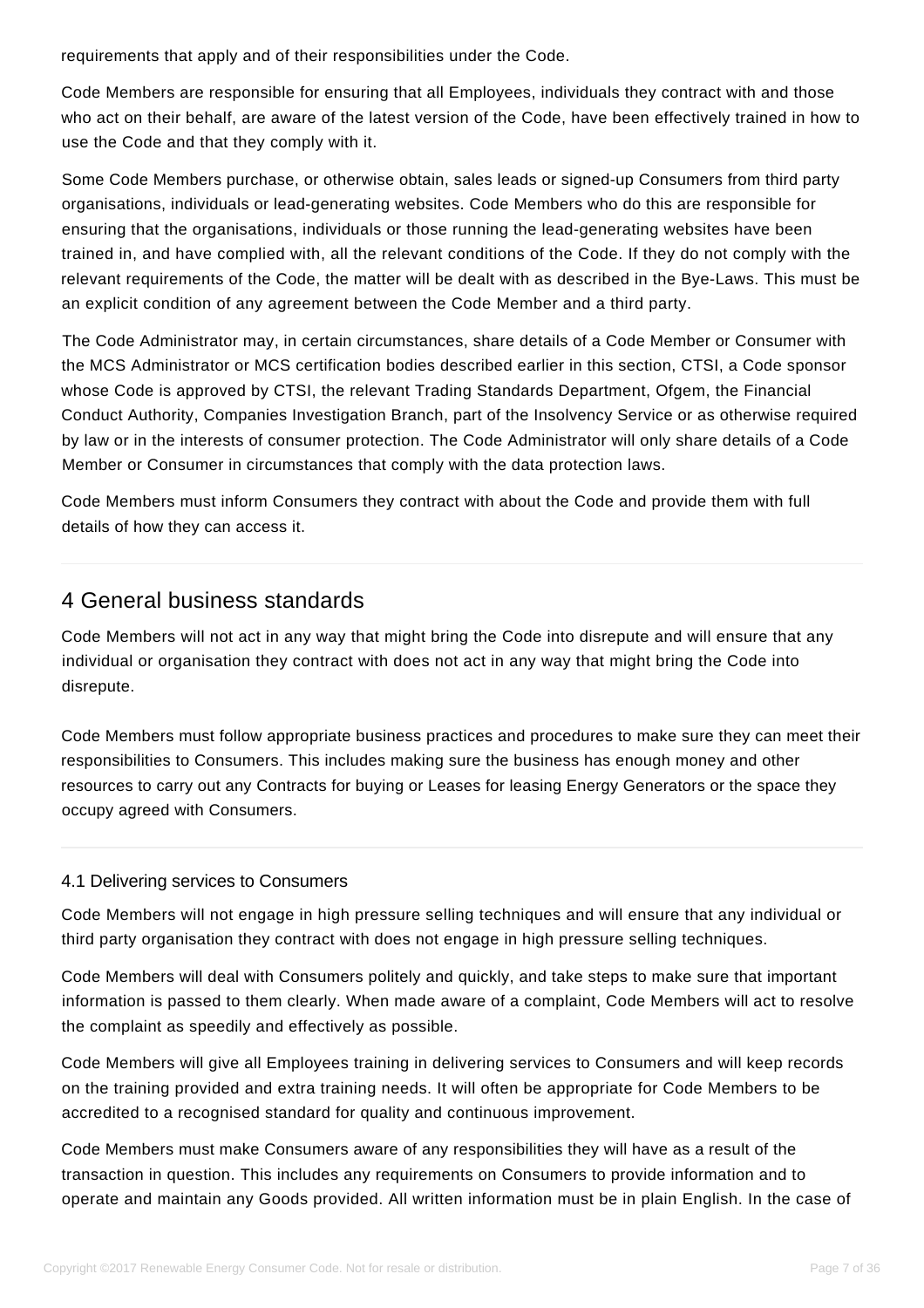vulnerable Consumers, Code Members are expected to provide extra care and support. See section 2.5 above.

### 4.2 Record-keeping

<span id="page-7-0"></span>Code Members must retain all records, whether electronic or paper-based, relating to a Contract they have signed with a Consumer for a minimum of six years. These records shall include at least the following documents, where relevant:

- survey documents;
- quotations and performance estimates;
- orders, Contracts and / or Leases;
- commissioning checks and handover packs;
- relevant certification documents including MCS and compliance certificates;
- notifications under relevant building regulations or grid operator requirements;
- subcontract agreements for installation work, lead generation and /or sales representatives.

### 4.3 Public liability insurance

<span id="page-7-1"></span>Code Members must have appropriate insurance to cover potential liabilities to Consumers or third-party damage which may be caused by any of their activities in supplying Energy Generators to Consumers. The insurance must be adequate to cover all liabilities which might reasonably be expected to arise from their activities and must not be less than two million pounds for each incident. Code Members must make easily accessible to Consumers clear and accurate information about the insurance cover they have in place including the extent of the cover, the contact details of the provider and any limits to its territorial coverage.

### 4.4 Data privacy

<span id="page-7-2"></span>Code Members must comply with their obligations under the Data Protection Act 1998 and the Privacy and Electronic Communications (EC Directive) Regulations 2003 (and all other laws and regulations relating to data protection and privacy) in the collection and processing of the personal data of Consumers. Code Members must inform Consumers that information about them may in certain circumstances be passed to the Code Administrator and its auditors as part of the Code administrator's monitoring of their compliance with the Code, and that the Code Administrator may contact them directly.

### 4.5 Finance

<span id="page-7-3"></span>If finance, whether in the form of a personal loan or a hire purchase agreement, is part of a Code Member's offer to a Consumer, then the Code Member must ensure they hold valid, appropriate and up-to-date authorisation and that they conform to all relevant Acts and Regulations that relate to the provision of finance. If Code Members recommend specific finance arrangements to Consumers, it is their responsibility to ascertain the appropriate authorisation which they require to do so. More information is available [here.](https://www.the-fca.org.uk/firms/consumer-credit)

### 4.6 Health, safety and sustainable use of energy and resources

<span id="page-7-4"></span>Code Members must comply with relevant regulations governing health and safety at work, including those covering working at heights. Code Members must also comply with regulations governing the carriage,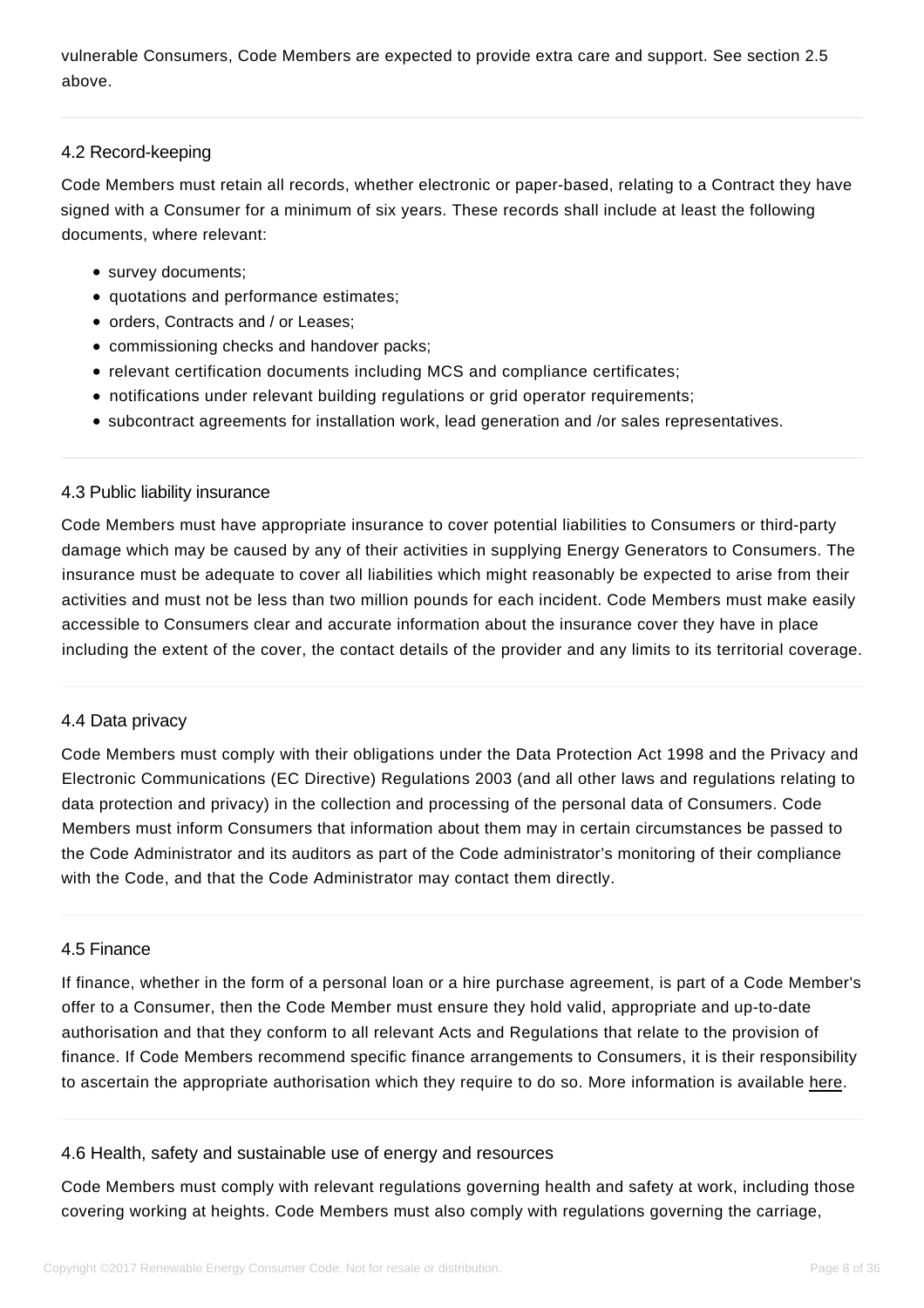storage and disposal of waste, where relevant, and those governing the protection of endangered species. (Some of these are listed in section C11 below.)

As the products covered by this Code are designed to contribute to a more sustainable use of energy and resources, Code Members should work in a way that minimises harm to the environment or to the communities in which they work. Larger companies should consider being accredited to a recognised standard for environmental management and reporting.

# 5 Pre-sale activities

# 5.1 Advertising and sales promotion

<span id="page-8-1"></span><span id="page-8-0"></span>Code Members must make sure that any advertising materials they produce or use are legal, decent, honest and truthful, and that they comply with all the relevant legislation including the UK Code of Broadcast Advertising (BCAP Code), the UK Code of Non-broadcast Advertising, Sales Promotion and Direct Marketing (CAP Code) and the Consumer Protection from Unfair Trading Regulations 2008 ('the CPRs'). (For further details of relevant Acts and Regulations, see section C11 below.) All performance claims, testimonials and claims about savings, financial payback or income from Energy Generators or Related Products in Advertisements and sales promotions must be clearly attributed to a reputable source.

Code Members must make sure that any verbal statements and advertising and sales promotion materials do not mislead Consumers in any way and that they do not lead Consumers into taking decisions they otherwise would not have done. Wherever possible, advertising materials should refer to or use this Code to tell Consumers about the Code and about the guidance the Code Administrator has provided [here;](https://www.recc.org.uk/members/guidance-and-model-documents) and provide them with copies of it when asked. Where performance information is used in advertising, it must comply with the conditions of section 5.3 below. Code Members must not use the logo in any advertising materials in order to mislead Consumers in any way.

Any comparisons with other products or companies that Code Members make in their advertising materials must not be deceptive, and must be in line with the comparative advertising rules in the Consumer Protection from Unfair Trading Regulations 2008 ('the CPRs'). Code Members should refer to the online training resource [here](https://www.recc.org.uk/member) for more information.

Where Code Members promote their services by direct mail or telephone, they must first check the names against the Mailing Preference Service (MPS) or Telephone Preference Service (TPS) databases for any exclusions. Code Members must not under any circumstances contact Consumers who are registered on these databases. Where they use lists of names for promotional purposes they must ensure that these will be kept in line with data protection laws.

Code Members whose representatives contact Consumers by telephone must ensure that their representatives comply with best practice at all times, as set out in TPS Assured's guidance on outbound telemarketing best practice [here.](https://www.recc.org.uk/member/training) They must:

- provide Consumers with clear and accurate identification at the start of every call;
- not falsely claim to represent the Government or other authority;
- use scripts which are compliant with the Code and the law;
- not cause Consumers annoyance by contacting them repeatedly;
- terminate the contact immediately if the Consumer asks them to do so.

In addition Code Members who send marketing or advertising messages by any electronic means, such as by telephone, fax, email, text and picture or video message, or by using an automated calling system, must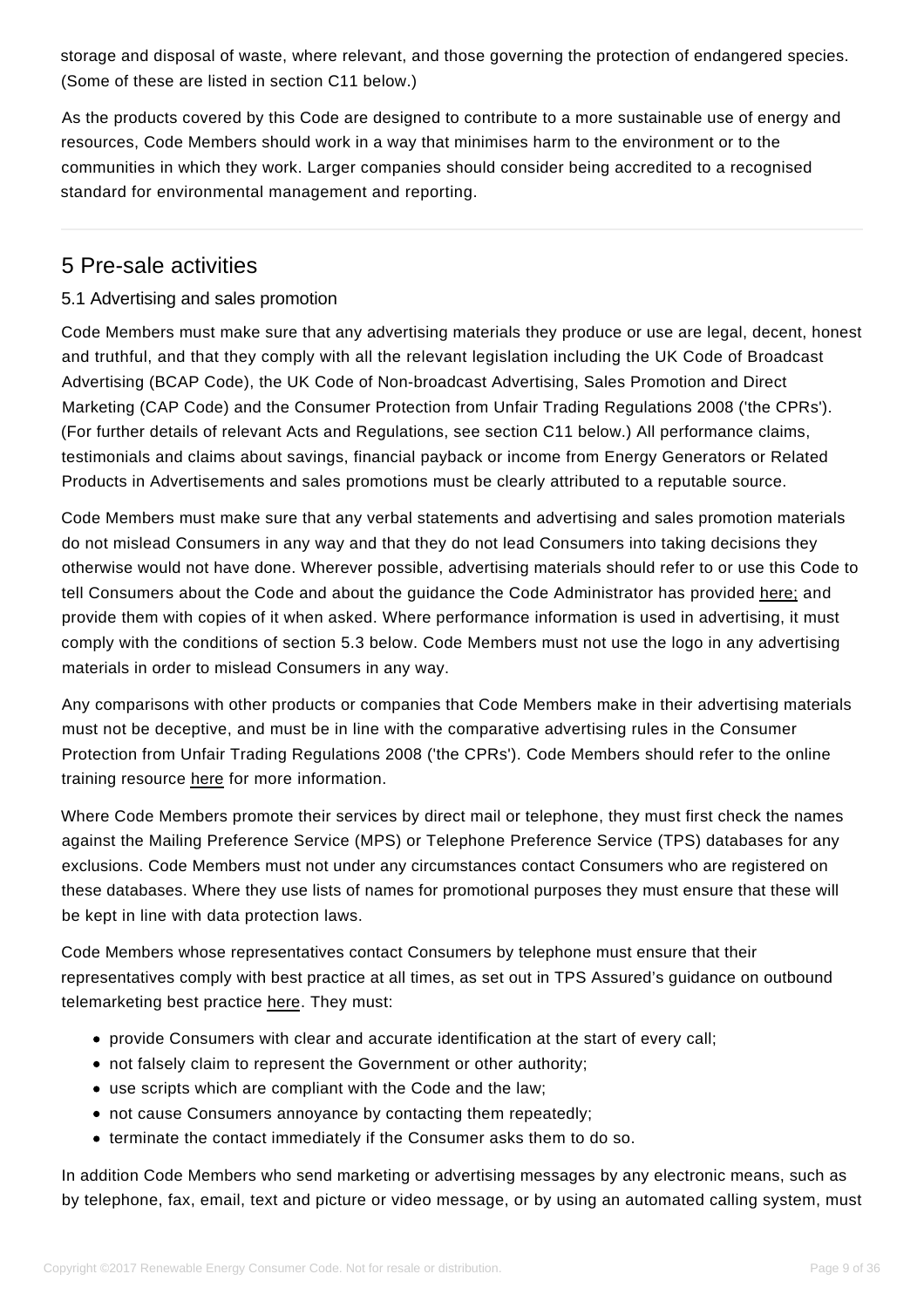comply with the Privacy and Electronic Communications (EC Directive) Regulations. These regulations also cover the use of telephone directories, cookies, traffic data, location data and security breaches.

### 5.2 Behaviour of sales representatives

<span id="page-9-0"></span>Code Members will be held responsible for all the actions of their Employees and of those who sell on their behalf. Code Members must make sure that all these people receive suitable training and that any contact they have with Consumers complies with this Code, relevant guidance and the law. This should cover the general standards described in section 4, and all the requirements of the Code, in particular those in sections 5, 6 and 7. Code Members must ensure that any-one visiting a Consumer's home on their behalf shows clear identification. Job titles or descriptions used by sales Employees, representatives and any-one acting on a Code Member's behalf should not be misleading in terms of the holder's qualifications and experience.

Code Members, their Employees and those who sell on their behalf must act with integrity and, in particular, must respect Consumers' right to privacy and bring any contact to an end immediately if requested to do so. They must answer Consumers' questions honestly and clearly.

Code Members must check whether a Consumer is vulnerable in any way. (See section 2.5 above for more information on which groups of Consumers may be considered vulnerable.) In such a case, they must adapt key information accordingly, and suggest that the Consumer reads it with a trusted friend or relative.

# 5.2.1 False or misleading information

Code Members, their Employees and those who sell on their behalf must not give false or misleading information about their business or the product, services or facilities being offered. They must not make any statement that is likely to mislead a Consumer in any way. Providing misleading information is prohibited by this Code and the law. In line with the Consumer Rights Act 2015 any statements or information which the Consumer relies on in making a buying decision are now considered an implied term of the Contract. If such statements or information are false or misleading in any way they are likely to be considered as a breach of contract.

### 5.2.2 Pressure selling

Code Members, their Employees and those who sell on their behalf must not use any selling techniques designed to pressurise a Consumer into making an immediate decision. These high pressure selling techniques may be prohibited by law as well as contravening this Code. They include, but are not limited to:

- staying in a Consumer's premises for more than two hours (except in exceptional circumstances which must be recorded, for example when an energy assessment is being carried out);
- offering a Consumer an inflated initial price followed by a discount, or equivalent (for example, additional equipment or monitoring devices for free), for:
	- o signing on the day
	- agreeing to provide testimonials
	- providing customer referrals
	- displaying a board outside their home
	- providing performance monitoring data;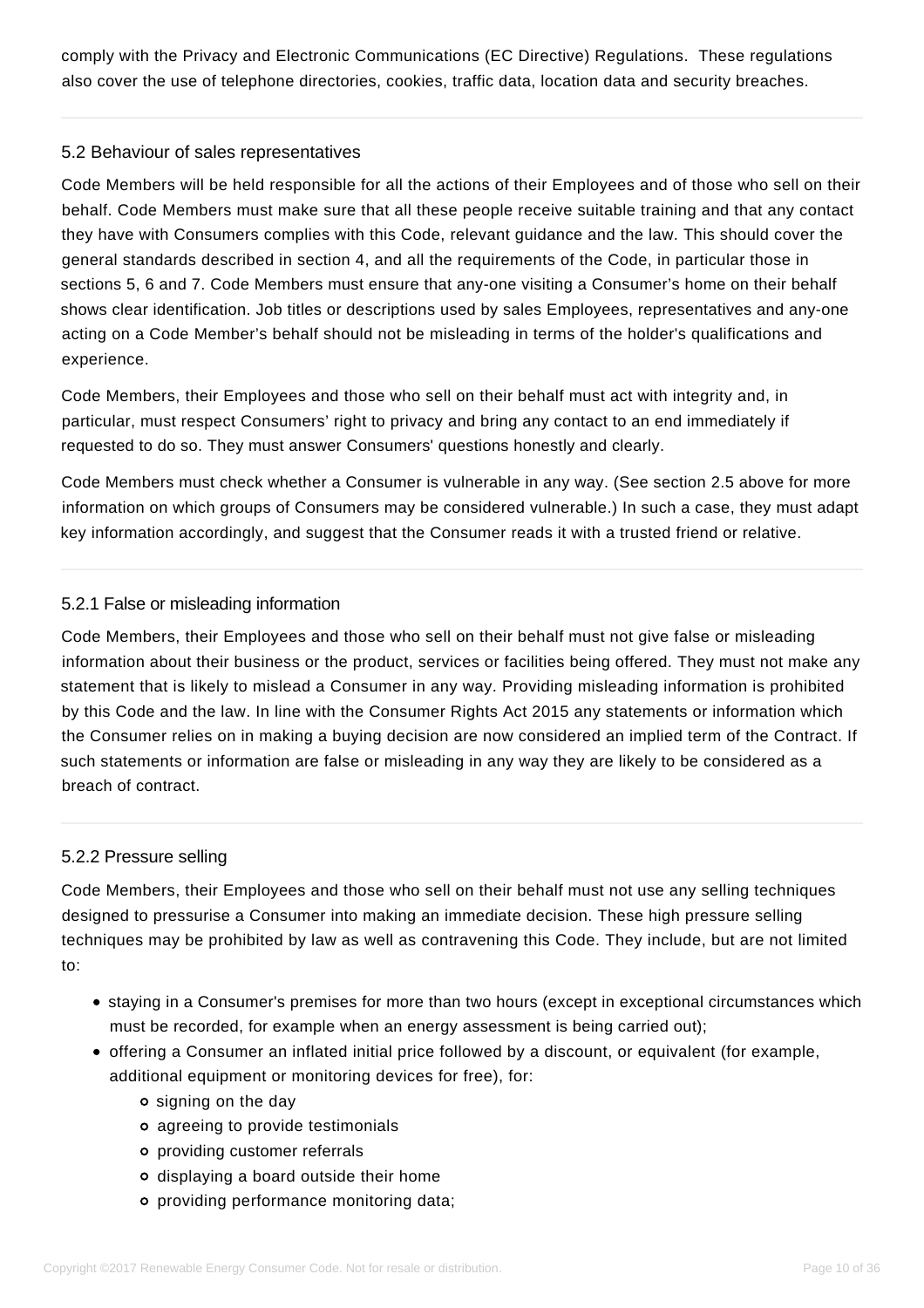- withholding price information until the end of the visit;
- making unrealistic projections for future inflation rates or energy prices; or
- claiming that there is limited availability of the Energy Generator;
- offering payments over £50 for:
	- agreeing to provide testimonials
	- providing customer referrals
	- displaying a board outside their home.

Code Members, their Employees and those who sell on their behalf are only permitted to offer discounts of more than £200 where:

- the undiscounted price quoted is a genuine price at which the Code Member can show that they have made a significant number of retail sales of Energy Generators; and
- the discounts have been specifically advertised by the Code Member a reasonable time beforehand on the website or in press or other media advertising; and
- the discounted price cannot be confused with the undiscounted price; and
- the discounts apply to every-one irrespective of postcode, region, date, house type or any other limiting factor clearly intended to pressurise a Consumer into signing a Contract.

Code Members, their Employees and those who sell on their behalf, must not follow up sales visits by further visits or telephone calls offering further discounted prices or other information intended to pressurise a Consumer into signing a Contract.

#### 5.2.3 Duration of sales visits

Code Members, their Employees and those who sell on their behalf should keep a record of the length of time they spend in a Consumer's home for all sales visits. This record may be required as evidence, for example in the event of a complaint being registered by a Consumer. A sales visit must not last longer than two hours. If, in exceptional circumstances, a sales visit lasts longer than two hours, the reasons for this must be recorded, but simply recording the reasons will not of itself be a justification for spending more than two hours in the Consumer's home.

#### 5.3 Performance information and predictions

#### <span id="page-10-0"></span>5.3.1 Estimates of performance

It is very important that Code Members, their Employees and those who sell on their behalf do not 'oversell' Energy Generators to Consumers. For this reason, it is essential that Code Members give Consumers in writing before the Contract is signed the technical and performance information set out in the relevant MCS Installer standard and in section 5.4 below. Code Members must present the information in a format that is readily understandable by non-expert readers in line with the guidelines provided [here.](https://www.recc.org.uk/member/documents)

In the case of a sales visit where a Contract is signed in a Consumer's home, Code Members must provide the information in writing during the visit. Code Members must ensure that Consumers have sufficient time to read and understand the information provided before the Contract is signed.

The written estimate must be based on specific performance data for the technology in question as required in the relevant MCS Installer standard for the individual technology (described in section C2 below) or, in the case of Related Products as required in the relevant Installer guidance, and in section 5.4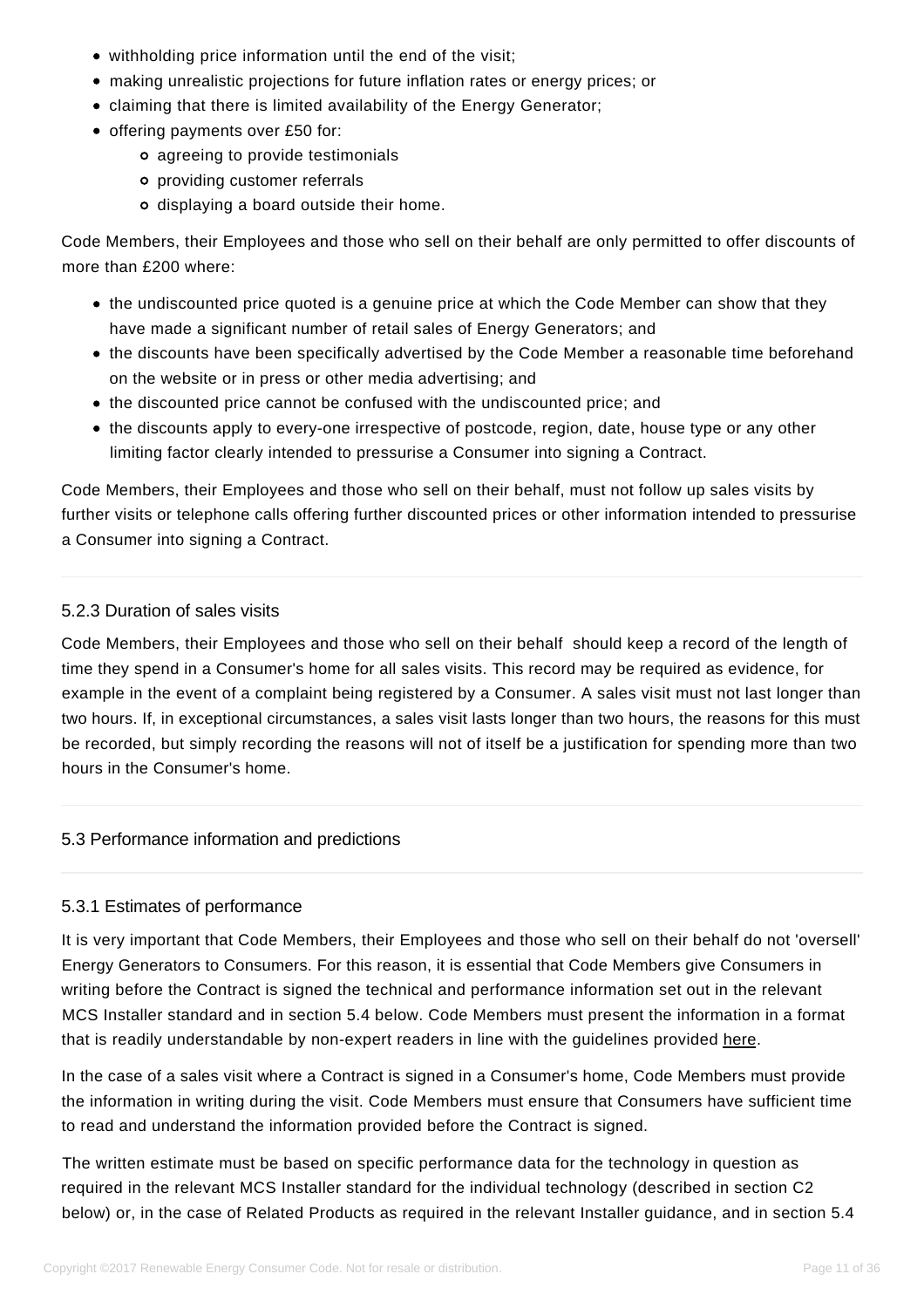below, and be specific to the property in question. Where the estimate is based on some standard or 'average' premises, rather than being specific to the property, Code Members must provide full details of all the assumptions that underpin the data which must be clearly attributed to a reputable source.

Any estimate of performance must include details of Related Products, if any are being supplied, and show separately how they are likely to impact on the way the Energy Generator performs. Calculations based on product information must have been confirmed by an independent test laboratory in line with all standards that apply. All ratings must be presented in kilowatts (kW), and output in kilowatt hours (kWh), although other units, for example btus or therms, may also be used, if appropriate.

Code Members must keep a record of the information provided to a Consumer during a sales visit, or on which they rely in any verbal or written statements they make, whether in printed form, on a laptop or in any other format, including all site-specific performance calculations on which they have based predictions of savings or periods of recovery, for 10 years after the Energy Generator has been installed. They must be able to justify the calculations and make them readily available for inspection by the Code Administrator if asked.

### 5.3.2 Technical site surveys

Code Members should carry out, and pay for, a technical site survey, if possible before a Consumer signs the Contract. If a Code Member does make a charge for carrying out a site survey, then the cost of this must be reasonable in the circumstances, and a written survey report must be provided to the Consumer. Code Members must make the Consumer aware of this cost, and under what circumstances it will be refunded. Code Members should not carry out a site survey if they have established that a property is clearly unsuitable from preliminary conversations. If a Consumer insists on a site survey being carried out at a property that has been established as clearly unsuitable, it would be reasonable for the Consumer to pay for the site survey.

If a Code Member does not carry out a technical site survey before a Consumer signs the Contract (where this is permitted under the relevant MCS Installer standard), and in the event the site later proves unsuitable, the Code Member will promptly refund the Consumer's deposit in full.

Code Members must make clear to Consumers whether or not they are carrying out a technical site survey during the visit. Where they are not, Code Members must make clear to Consumers that the performance estimate in their quotation may change following the technical site visit and that, in such a case, they have the right to cancel the Contract with no penalty. As a minimum Code Members must provide Consumers, before they sign the Contract, with the performance information required by the relevant MCS Installer standard, this Code and the law. (See section 5.4 below for more details about the technical site survey, section 6.2 below for more details about cancellation rights and the Cancellation Period and section 7.1 below for more details about technical designs and drawings.)

### 5.3.3 Estimates of savings, incentives and periods of recovery

Code Members, their Employees and those who sell on their behalf must ensure that any estimate of savings, periods of recovery ('payback') or other measures of financial effectiveness they provide to Consumers are provided in writing and are based on Consumers' actual energy use and pattern of energy use. Any assumptions that have been made (for example, about future energy prices, interest rates or inflation) must be set out, clearly explained and attributed to a reputable source.

Code Members may, however, provide case studies showing the effectiveness of previous installations, as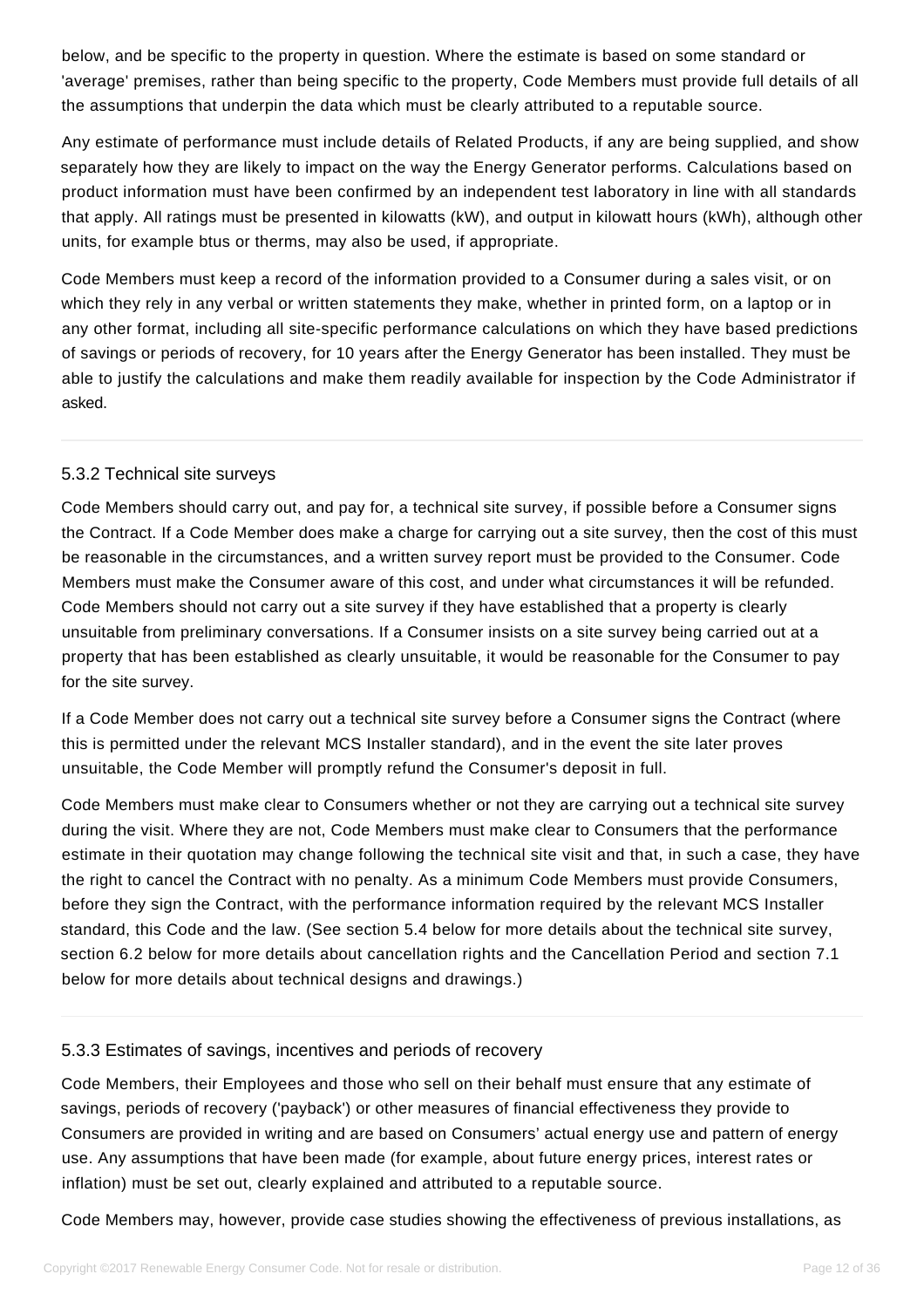long as they give full details of the size and type of the Energy Generator and any related product supplied, the type of property which it was used for, when it was supplied as well as the energy costs (and resale price where appropriate). Such estimates must not mislead the Consumer in such a way as to persuade them to take any action they would not otherwise have done.

When calculating the likely income from the Feed-in Tariff or the domestic Renewable Heat Incentive for a Consumer, Code Members should use a model based on a reasonable set of assumptions which they must disclose to the Consumer. Where possible they should use the Government model for the domestic Renewable Heat Incentive. It can be found [here.](https://www.gov.uk/renewable-heat-incentive-calculator)

Where finance, such as a personal loan or a hire purchase agreement, is part of a Code Member's offer to Consumers, any estimate of savings, periods of recovery ('payback') or other measures of financial effectiveness must take account of monthly repayments as well as of the full amount payable, including interest. Code Members must provide Consumers with clear and accurate information about the terms of the finance including the total amount of any loan, the amount payable each month and the amount of interest payable on the loan. Code Members must not mislead a Consumer in such a way as to persuade them to enter into a finance agreement which they would not have otherwise have done.

# 5.3.4 Variable or unpredictable output

There are extra conditions for Energy Generators whose output is in any way unpredictable, for example, due to climatic effects or fuel variations. In such a case, when presenting performance information, Code Members should, unless the relevant MCS Installer standard says otherwise:

- clearly say whether the estimates are based on average or 'worst case' information (in either case, the figures should be based on yearly figures, not those for any particular time of year, and the guidelines recommend that both the yearly average and the 20-year minimum should be shown);
- say where the information on which their calculations are based came from;
- name the area and altitude where the information was measured;
- describe the relationship between the rated output (in kilowatts) and the predicted average output (in kilowatt hours each year);
- take account of predicted variations from the calculated output, for example, to allow for aspect, distance from the measurement location, variations in fuel moisture and quality, and any other factors that apply); and
- follow the technology-specific guidelines on the clear presentation of technical performance information provided by the Code Administrator (described in Attachment C (2) below).

### 5.4 Proposals, estimates and quotations

### <span id="page-12-0"></span>5.4.1 Proposals

Code Members, their Employees and those who sell on their behalf will provide a Consumer with a proposal which comprises performance and any financial estimates and a detailed quotation before the sale is agreed and the Contract signed. (See section 5.3 above for more details.) The Code Administrator has prepared technology-specific model proposal packs for Code Members' use. They can be found [here.](https://www.recc.org.uk/members/guidance-and-model-documents)

Code Members, when providing a Consumer with an estimate and a quotation for the sale and installation of an Energy Generator, must describe clearly the Energy Generator and how it will work. They must also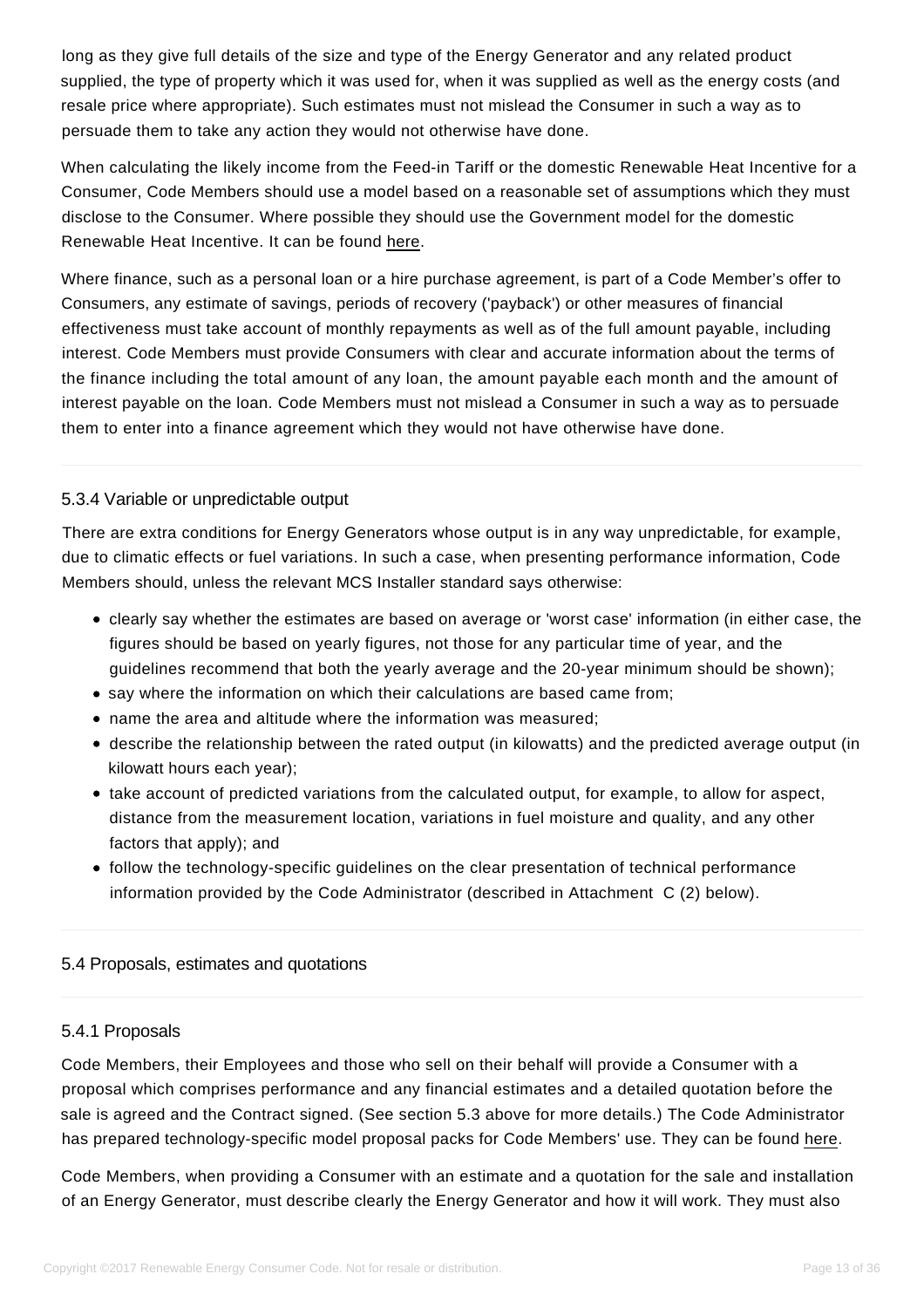explain any 'side effects' of the system in terms of noise, heat radiation, electro-magnetic radiation and any other effects. Where Code Members are providing one or more Related Products connected to an Energy Generator they must describe clearly the Related Products and how they will work.

### 5.4.2 Quotations

Code Members, their Employees and those who sell on their behalf must give a Consumer certain financial information before the sale is agreed and the Contract signed. Code Members will provide a Consumer with a written cost estimate based on the information the Consumer has given them, and make clear that the estimates are not definite figures. Code Members will provide a Consumer with a formal quotation in writing, signed by an Authorised Signatory. Code Members will follow a 'no surprises' pricing policy.

Quotations must show:

- an itemised list of all the Goods to be supplied, including any Related Products;
- the price of the Goods and the price of the services to be supplied, shown separately, including the costs of any required safety checks and all taxes payable including VAT;
- an itemised list of all survey, design, installation and other services (if a proposal does not include installation work or is made on the assumption that any installation will be done by the Consumer or an independent person, the Code Member will draw the Consumer's attention to the relevant section of the Consumer guidance referenced in Attachment C (4), below);
- items and services not included in the quotation, which the Consumer will need to provide to complete the work, including permissions and approvals, any work needed to restore the property to its original state and any facilities for storing fuel;
- site conditions and special circumstances beyond the control of the Code Member which may result in extra chargeable work not covered by the quote, and hourly or daily rates which would apply in this situation;

any additional metering and monitoring services the Consumer will be expected to pay for;

- a timetable for supplying any Goods and carrying out any work at the property;
- business terms, including the payment method and timetable, how long the quote will be valid for and other conditions set out in section 6.1, below;
- completion dates for installing the Energy Generator; and
- the performance estimate in line with the requirements set out in the MCS standards and in section 5.3 above.

When a Consumer receives the final invoice, there should be no unexpected items compared with the quotation, unless they have been agreed beforehand. Prices should be itemised clearly and broken down as far as possible. The quotation must be clear and easy to understand. Code Members must draw a Consumer's attention to any variations to the original quotation and how these will affect the completion date before the Contract is agreed.

### 5.4.3 Ancillary, replacement and servicing costs

Code Members must provide Consumers with an accurate description of any ancillary costs they are likely to incur, for example the costs of a back-up fuel. If any other Goods and services will be needed (for example, routine servicing or phone helplines), information on the availability and price of these must be provided in the quote. If any part of the system is likely to require replacing during the lifetime of the system the current price of the part should be provided. If a system will need an annual safety check or other regular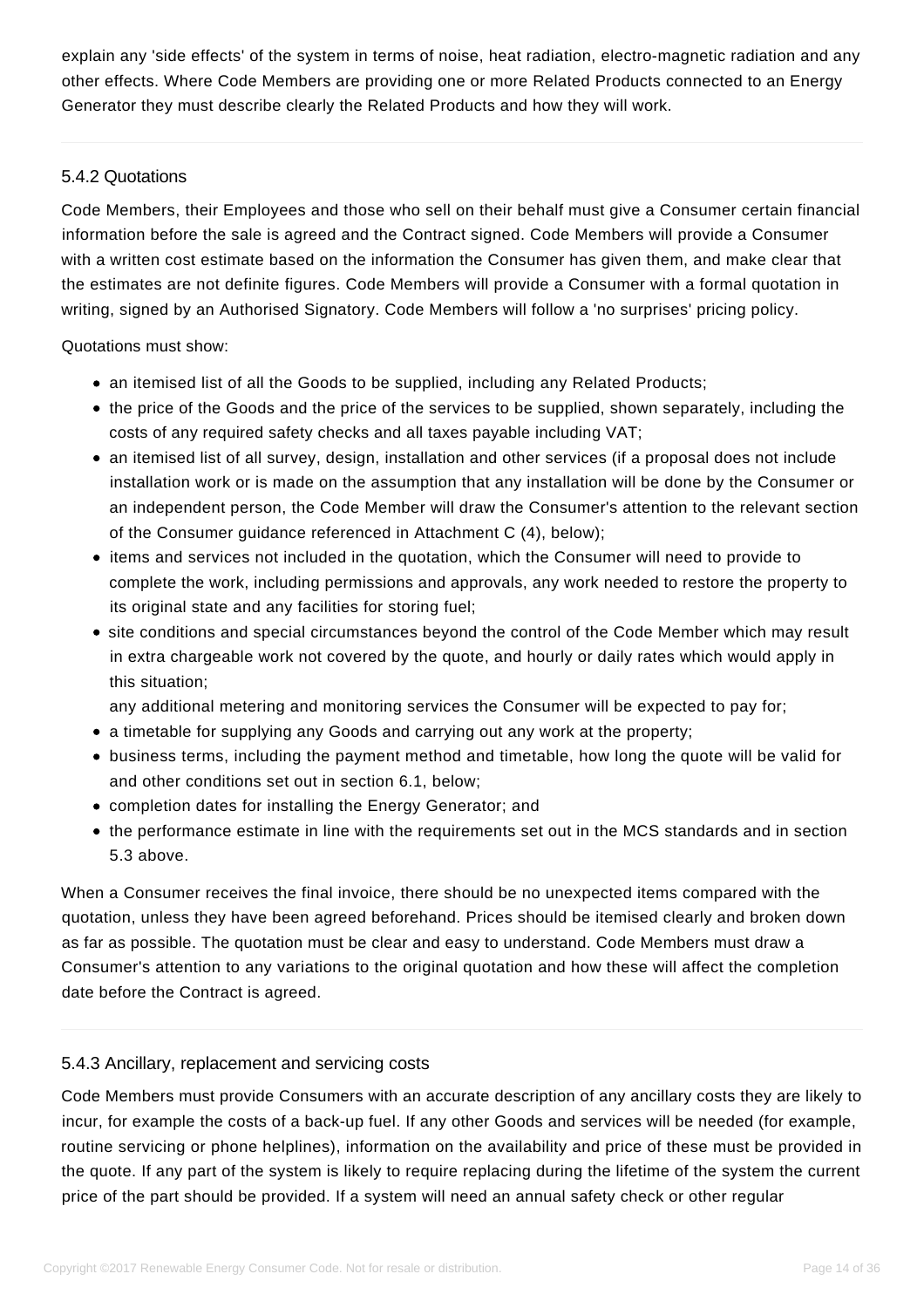maintenance, this should also be made clear to the Consumer along with the likely cost of this. If the Consumer is being offered a leasing arrangement, the same principles will apply.

#### 5.5 Permissions, approvals, grants and incentives

#### 5.5.1 Permissions, approvals and notifications

<span id="page-14-0"></span>Code Members must make Consumers aware accurately and in writing of all the permission and approvals that may be needed for the Energy Generators and Related Products they offer, including planning permission, building regulations, Energy Performance Certificates and connection requirements before any Contract is agreed. Code Members will agree with Consumers who will take responsibility for getting all necessary approvals before any Contract is agreed and before either side enters into any financial commitment. If the conditions of the approval will affect the supply of the unit, Code Members will update and reissue the quotation as necessary once it has been obtained. Code Members will make sure that they follow the conditions of any approval during on-site work, and tell any subcontractors about the conditions.

Code Members will advise Consumers that they should tell any leaseholders, freeholders, mortgagors and insurers of the property about the planned work and of the need to obtain the relevant consent.

#### 5.5.2 Grants and incentives

Code Members will advise Consumers about any grants or other incentives available for the work and agree whose responsibility it is to apply for them. If it is the Consumer's responsibility, the Code Member will inform the Consumer where to find the relevant information about procedures and deadlines. If Code Members are permitted to apply for the grant or incentive on the Consumer's behalf, they must first provide the Consumer with full information as to the source of the grant or incentive, and the terms and conditions that apply to it in writing.

Code Members must provide Consumers with accurate information regarding incentives available for installing an Energy Generator, and any Related Products, at the Consumer's home, such as the Feed-in Tariff and the domestic Renewable Heat Incentive.

Where the successful award of a grant or incentive is essential to a Consumer's agreement to proceed with the installation of an Energy Generator, this should be specified as a condition in the Contract. Where no such grant or incentive is forthcoming, or where it is not available, for whatever reason, the Consumer cannot be held to the Contract. In such a case Code Members will refund in full their deposit and any advance payment.

### 5.5.3 Assignment of rights

Where Code Members are offering to fund part or all of an Energy Generator in return for a Consumer assigning their right to the Government incentive payments, they must give the Consumer full information in writing before the Consumer signs a Contract. The Contract should comply with the law and this Code in all relevant respects and take account of best practice guidance available here. To assist Code Members, the Code Administrator has developed a set of model Contract terms for the assignment of rights here.

### <span id="page-14-1"></span>5.6 Pre-contractual information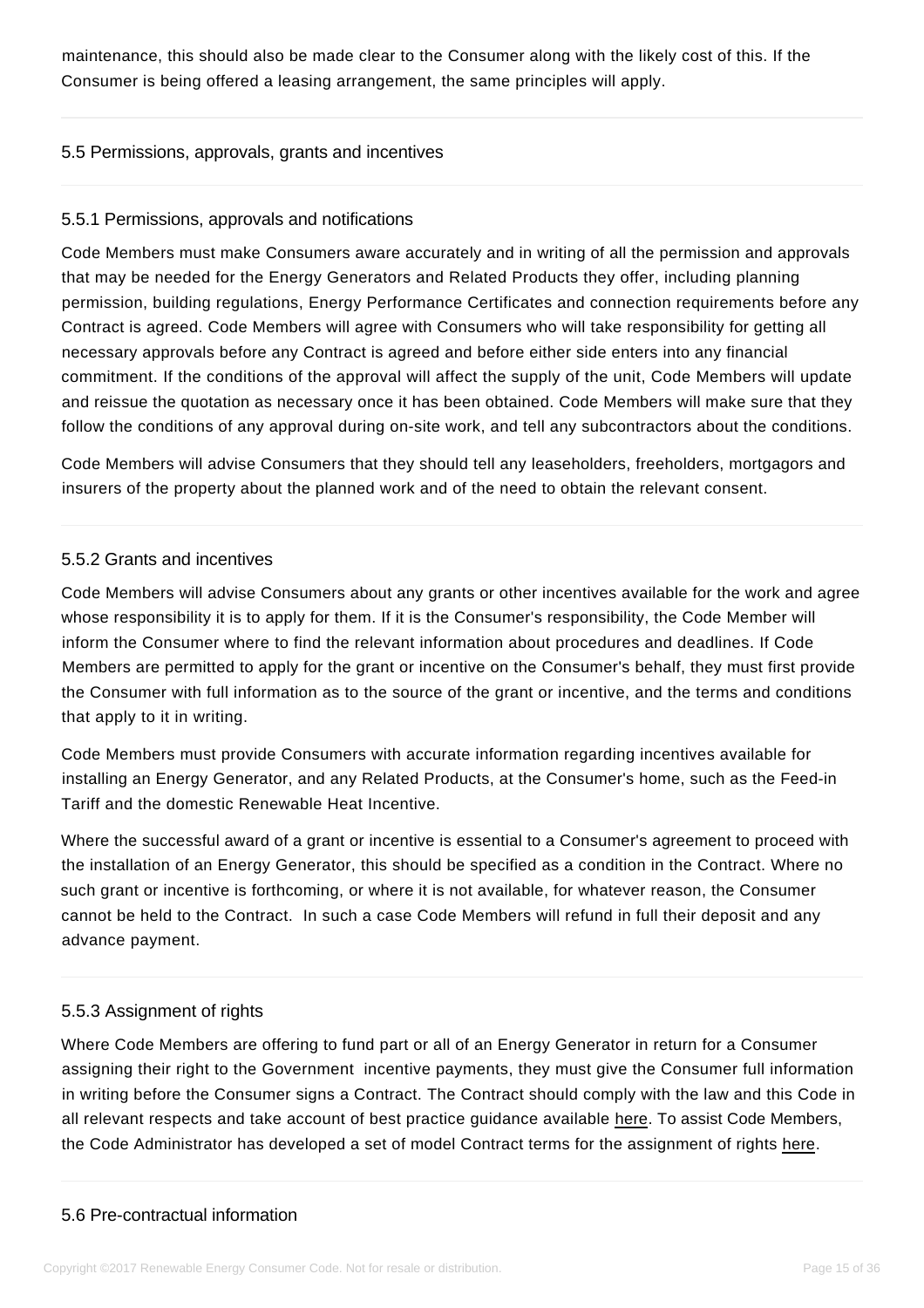Before the Contract is signed, Code Members will provide Consumers with certain relevant information in a clearly accessible and accurate manner. This is in addition to that described in sections 5.4 and 5.5 above, and sections 6.2 and 8 below. The information includes:

- the Code Member's name, address at which they are registered or carry on business, telephone, email and website details;
- details of how the Consumer can contact the Code Member rapidly and directly;
- the Code Member's legal status and form (such as 'sole trader', 'limited company' or partnership);
- where the Code Member is a limited company, the registered company number;
- details of the Code Member's MCS certification status and certification body;
- the Code Member's VAT identification number:
- details of any professional bodies the Code Member is registered with;
- details of any trade or public register the Code Member is registered with (such as the Gas Safe Register):
- details of any professional body the Code Member or any of its senior staff members are registered with;
- details of the law applicable to any Contract the Code Member may agree, and of the courts that have jurisdiction over it;
- details of how a Consumer may register a dispute against the Code Member;
- details of how a Consumer may access the independent Arbitration service available through the Code and any time limits that may apply (see sections 9.2 and 9.3 below);information about all after-sales services, guarantees and warranties;
- where relevant, specific details of the fuel sourcing, usage and storage arrangements that the system will require (see section 8.2 below); and
- details of any requirement for regular servicing that the system will require (see section 8.4 below).

The Contract should not be in the name of more than one business, and this business must be both MCS certified and a Code Member. All the information listed in this section must relate to the same business.

Before the Contract is signed, Code Members will provide Consumers with a telephone number they may call or the address of a local office or showroom they may visit should they later have any queries.

Finally, Code Members must provide Consumers with a leaflet describing this Code available in hard copy from the Code Administrator on request or to download [here.](https://www.recc.org.uk/pdf/consumer-leaflet.pdf)

# 6 Contracts

# 6.1 Terms of business

<span id="page-15-1"></span><span id="page-15-0"></span>Code Members will provide Consumers with clear, unambiguous terms of business that do not disadvantage the Consumer. Code Members will ensure that they carry out their contractual obligations without excluding their liabilities. All terms must conform to the Consumer Rights Act 2015 and the Consumer Protection from Unfair Trading Regulations 2008 ('CPRs'). (For further details of relevant Acts and Regulations, see Attachment C (11) below.) All terms of business must be effectively communicated in writing to the Consumer and form part of the quotation (as set out in section 5.4 above).

The written terms of business must include details about:

- the price and main features of the Goods to be supplied including the correct rate of VAT (see section 5.4 above);
- cancellation rights (see section 6.2 below);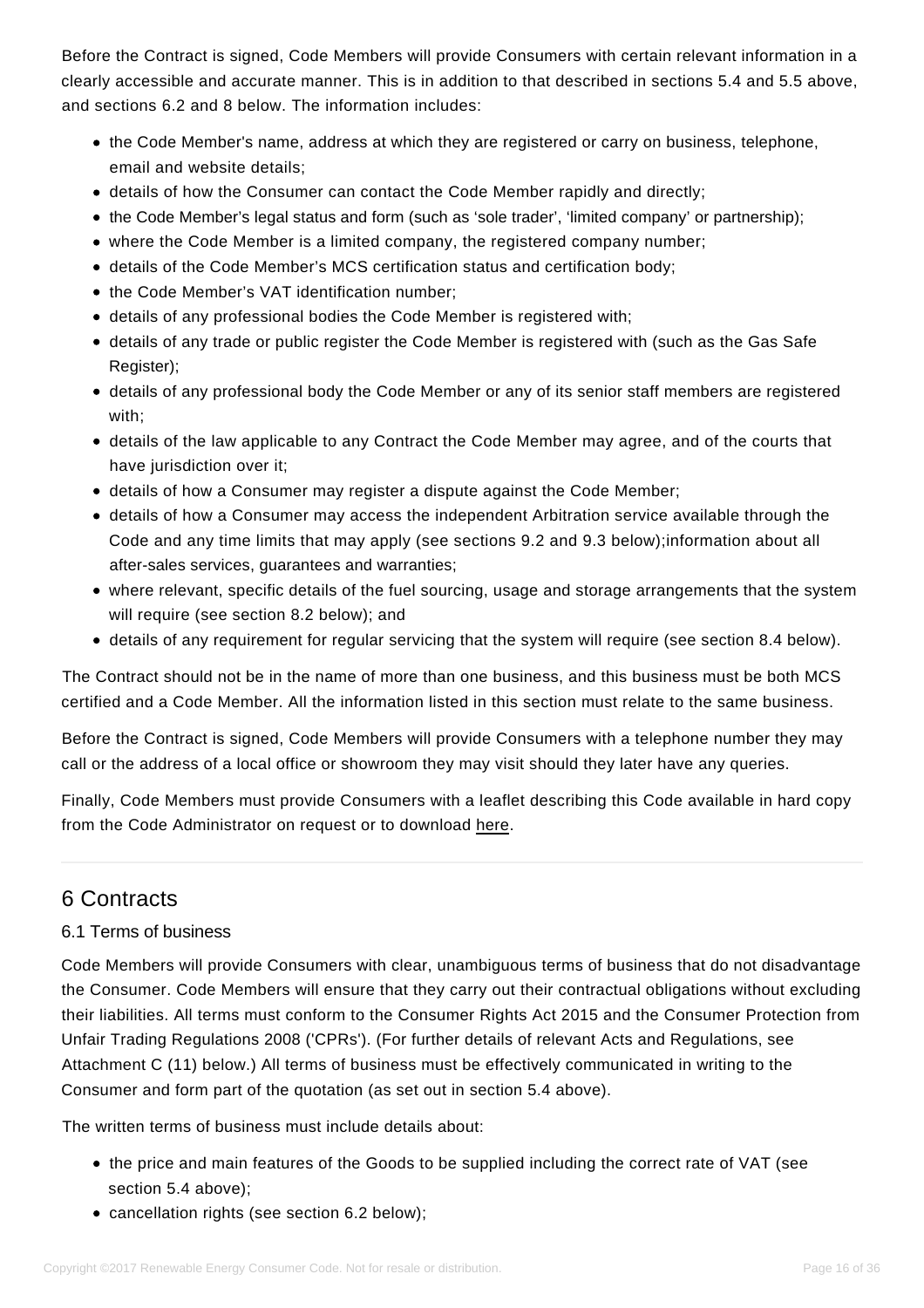- payment methods, timing and deposits (see section 6.3 below);
- guarantees (see section 8.1 below); and
- information on after-sales support (see sections 8.3 and 8.4 below).

These terms will not affect a Consumer's legal rights under national or international law (including, but not limited to, those shown in Attachment C (11) below). There are more details on Consumers' legal rights under the heading 'your rights' [here.](https://www.citizensadvice.org.uk/law-and-rights/)

To assist Code Members, the Code Administrator has developed a set of model Contract terms [here,](https://www.recc.org.uk/member/documents) and an interactive online training resource [here.](https://www.recc.org.uk/member/training)

### 6.1.1 Sub-contracting requirements

If someone other than a Code Member will install or supply other services under the Contract, the Code Member must tell the Consumer the name of the person and describe what work they will do. The Code Member will make clear to the Consumer that the Code Member is responsible for the activities of these other contractors, and that the Consumer should inform the Code Member if there are any problems. Code Members must ensure that any subcontractor, third party, or person carrying out work on their behalf complies this Code and the relevant MCS Installer standards.

An MCS-certified business may subcontract another MCS certified business to carry out the on-site installation work on its behalf so long as this is strictly in compliance with MCS Installer standards and there is a formal subcontract agreement between the parties. An MCS-certified business may only subcontract individuals that are not MCS-certified to carry out certain elements of the Contract on its behalf so long as this is strictly in compliance with MCS Installer standards, those individuals have been notified in advance to MCS, and there is a formal subcontract agreement in place between the parties requiring that the work be carried out strictly in line with the relevant MCS Installer standards. An MCS-certified business that signs a Contract with a Consumer will be responsible at all times for fulfilling that Contract. (See section 7.1 below for more details on subcontracting.)

### 6.2 Cancellation rights

# <span id="page-16-0"></span>6.2.1 Cancellation rights where Consumers sign Contracts in the home, away from trade premises or by distance means

The contracts Code Members agree will be governed by the Consumer Contracts (Information, Cancellation and Additional Charges) Regulations 2013 a significant part of which apply specifically to a Contract or quotation where a Consumer:

- signs it during a sales or other visit in their home or elsewhere away from the Code Member's trade premises in the presence of a representative of the Code Member; or
- agrees it with a Code Member exclusively by distance means (for example by email or by post without a prior visit to the Consumer's home to give a cost estimate).

In these circumstances Code Members must give the Consumer the right to cancel without penalty within 14 days of the date on which the last item of the Goods is delivered to the Consumer's home. (This is known as the 'Cancellation Period'.) Code Members must provide the Consumer with written notice that they can cancel the Contract.

These Regulations may also apply to Contracts or quotations where a Code Member: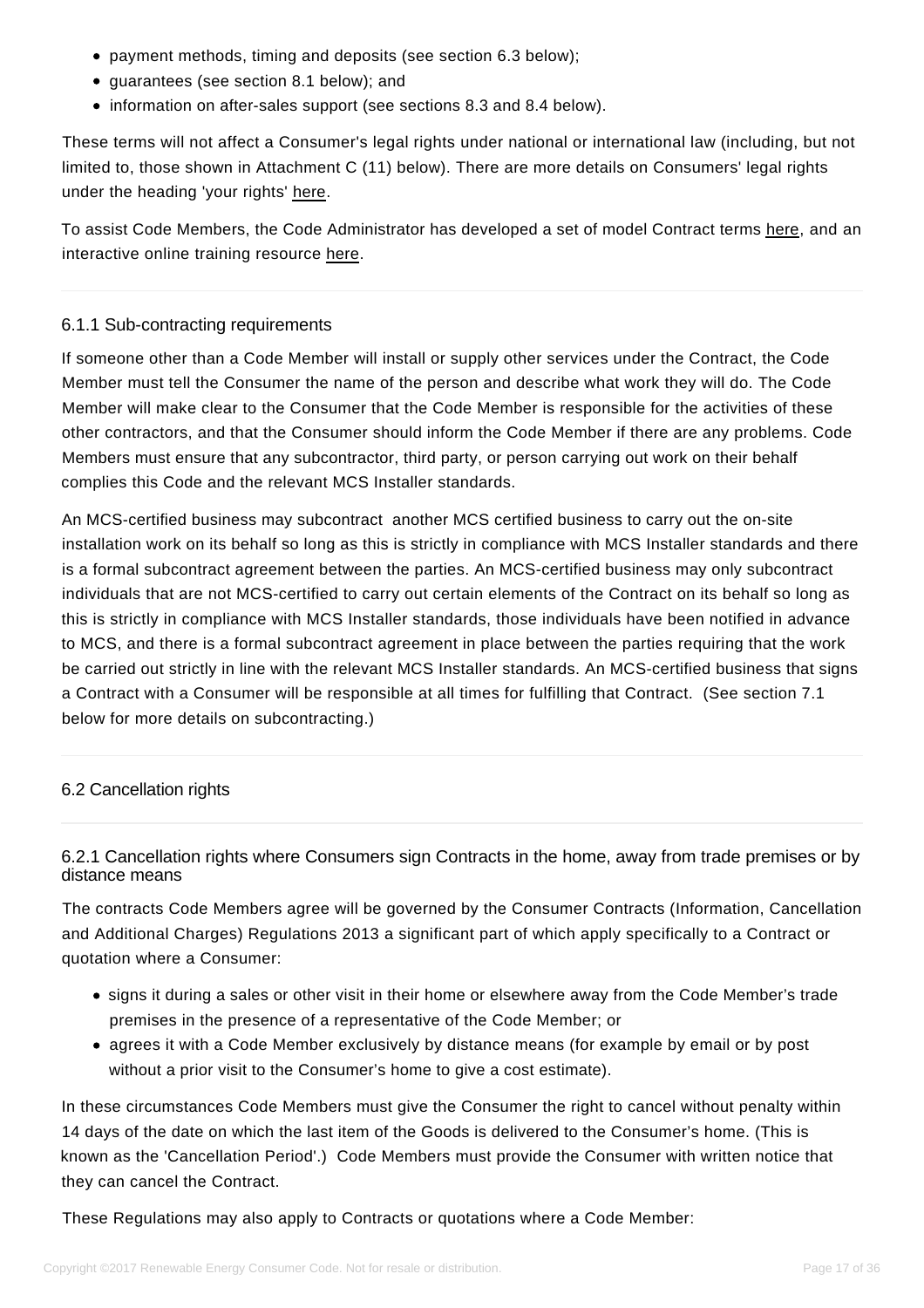- gives it to a Consumer following a sales visit, a technical site survey or other visit in a Consumer's home if the Consumer signs the quotation or Contract and returns it immediately after the visit without having had sufficient time to consider it; or
- a Code Member gives it to a Consumer following a sales visit, a technical site survey or other visit in a Consumer's home if the Code Member later pressurises the Consumer in any way to sign and return it; or
- a Code Member agrees it with a Consumer exclusively by distance means (for example by email or post) following a visit in the Consumer's home for technical survey purposes only.

In these circumstances Code Members must give the Consumer the right to cancel without penalty within 14 days of the date on which the last item of the Goods was delivered to the Consumer's home. (This is known as the 'Cancellation Period').

In the event that a Consumer cancels the Contract within the Cancellation Period, Code Members must refund any money to the Consumer within 14 days.

Code Members who fail to give a Consumer written notice that they can cancel the Contract may not be able to enforce the Contract and may be committing a criminal offence. The Cancellation Period may be extended up to 12 months or until the Code Member has complied with its obligation to give the Consumer written notice that they can cancel the Contract. The notice Code Members provide must be in line with Schedule 3 of the Consumer Contracts (Information, Cancellation and Additional Charges) Regulations 2013.

The Code Administrator has prepared a model cancellation form and the detailed guidance for this purpose which can be found [here.](https://www.recc.org.uk/member/documents) Code Members must keep a record of cases in which Consumers cancel Contracts together with the reasons given.

6.2.2 Cancellation rights in circumstances other than where Consumers sign a Contract in the home, elsewhere away from trade premises or by distance means

Code Members who provide a Consumer with a Contract or quotation for them to sign and return in their own time must first explain how the Consumer can cancel the Contract in line with the Code, give the name and address of the person to contact in this event, and provide a prominent cancellation form as part of the Contract document.

Code Members will give a Consumer not less than 14 days to cancel the Contract without penalty after they have signed it. (This is known as the 'Cancellation Period'.) In the event that a Consumer cancels the Contract within the Cancellation Period, Code Members must refund any money already paid by the Consumer within 14 days.

The Cancellation Period of 14 days stipulated in this Code reflects a reasonable standard of practice given that the relevant legislative provisions differ depending on how and where the sale takes place. The Code Administrator has prepared a model cancellation form which can be found [here.\)](https://www.recc.org.uk/member/documents)

In the event that legislation requires a longer Cancellation Period then this should take precedence over the requirements of the Code. (See Attachment C(12) below for more details of the different cancellation periods required in relevant legislation.)

### 6.2.3 Installing during the cancellation period

Code Members must not install an Energy Generator at a Consumer's home during the Cancellation Period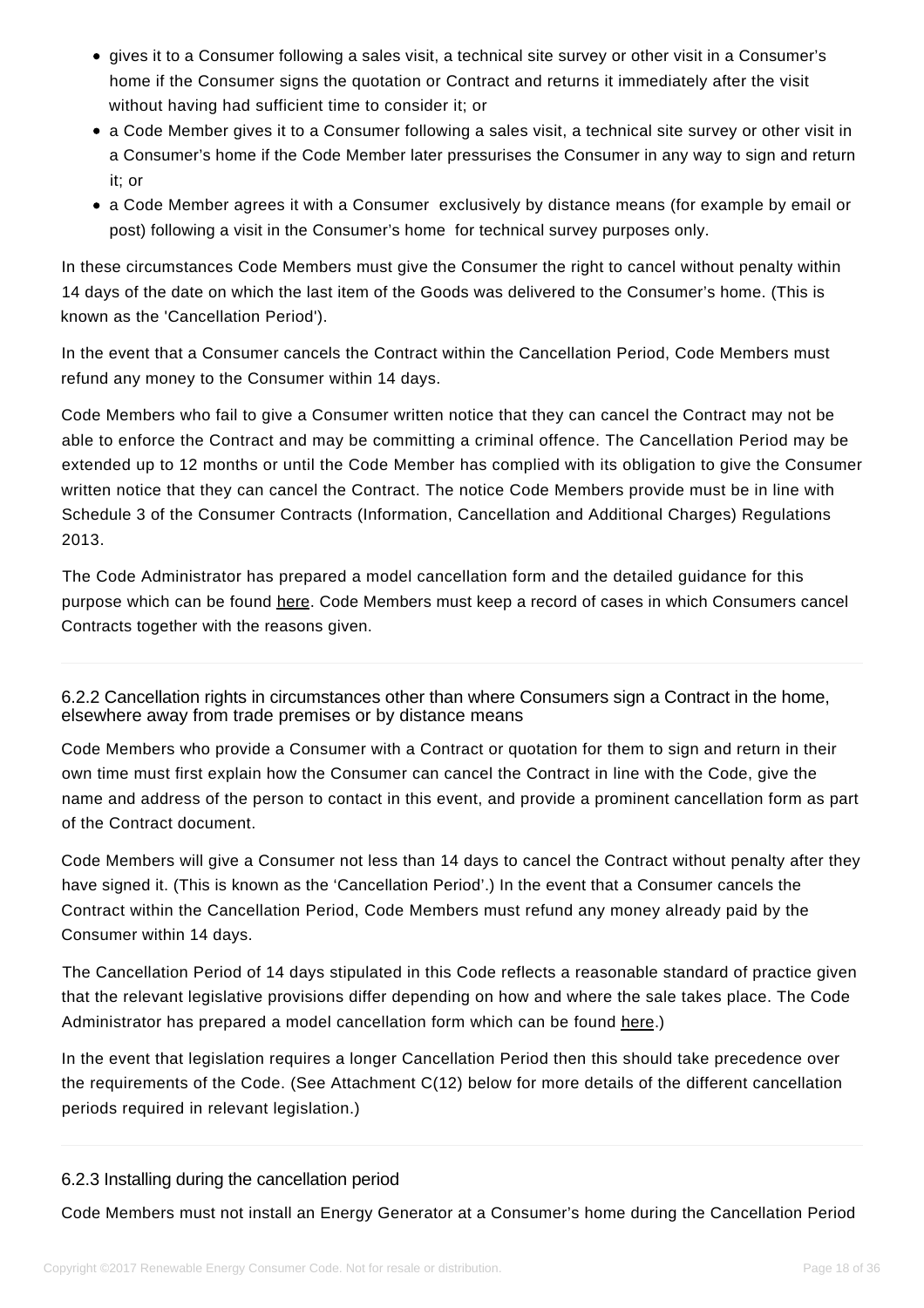unless they have first obtained the Consumer's express written permission to do so, for example by letter or email. In such a case, the Code Member will make the Consumer aware that, should they later decide to cancel the Contract within the Cancellation Period, they may be responsible for the costs of Goods and services already supplied, and of making good the property. Code Members will keep a record of any instances in which they start to install the system within the Cancellation Period, and the reasons why.

# 6.2.4 Consumers cancelling after the cancellation period

Code Members must set out clearly in the Contract the conditions and costs that will apply if a Consumer wants to cancel after the Cancellation Period. Code Members will only be entitled to retain the Consumer's funds in respect of specific costs they have reasonably incurred. Such costs will not include any sales, marketing or other costs incurred before the Contract was signed. Conditions must comply with the Consumer Rights Act 2015 and the relevant section of the Consumer Contracts (Information, Cancellation and Additional Charges) Regulations 2013.

# 6.3 Deposits and further advance payments

<span id="page-18-0"></span>Code Members will set out clearly in the Contract the amount and timing of all payments required. If a Code Member requires Consumers to pay a deposit when the Contract is signed, this will constitute a reasonable percentage of the estimated overall costs of the work as set out in the Contract, for example 15 per cent. It should not exceed 25 per cent under any circumstances. Code Members may only use this money for work under the Contract, for example for purchasing Goods. Code Members will repay a Consumer's deposit within 14 days if the Contract is cancelled in line with the conditions set out in section 6.2 of this Code. This is a very important requirement of the Code and the law.

If the Code Member subsequently requires Consumers to pay a further advance payment, this must constitute a reasonable percentage of the overall costs of the work and will only be used for work under the Contract, for example for purchasing Goods. Under no circumstances can the deposit and the further advance payment, taken together, exceed 60 per cent of the estimated overall costs of the work. Code Members can only require a further advance payment no more than three weeks before the agreed delivery date of all the Goods to be installed.

Code Members must arrange for all deposits and any further advance payments to be insured, such that, if they should become insolvent or cease to trade (see the Glossary in Attachment E for definitions), before the Contract has been completed, the Consumer will be able to have their Contract completed at no additional cost by another Code Member.

Code Members may place such funds in a 'client' or other third party account or use the protected payment scheme which the Code Administrator has arranged. Such funds must be separate from those accounts linked to the Code Member's own credit and banking facilities and should only be used with the Consumer's consent. (This can be obtained in advance when a Consumer signs the Contract.)

Code Members must arrange to insure all deposits and advance payments. The Code Administrator has listed available insurance providers [here.](https://www.recc.org.uk/members/insurance-providers) (See also section 8.1 below.) Code Members must inform the Code Administrator and Consumers accurately about the arrangements they have in place to comply with this section of the Code.

Where Code Members uses Consumers' money, paid in advance, to purchase Goods, and where those Goods are delivered to a Code Member, the Code Member will hold the Goods on trust for the Consumer and will keep them separate from its own Goods and those of third parties. Code Members will keep such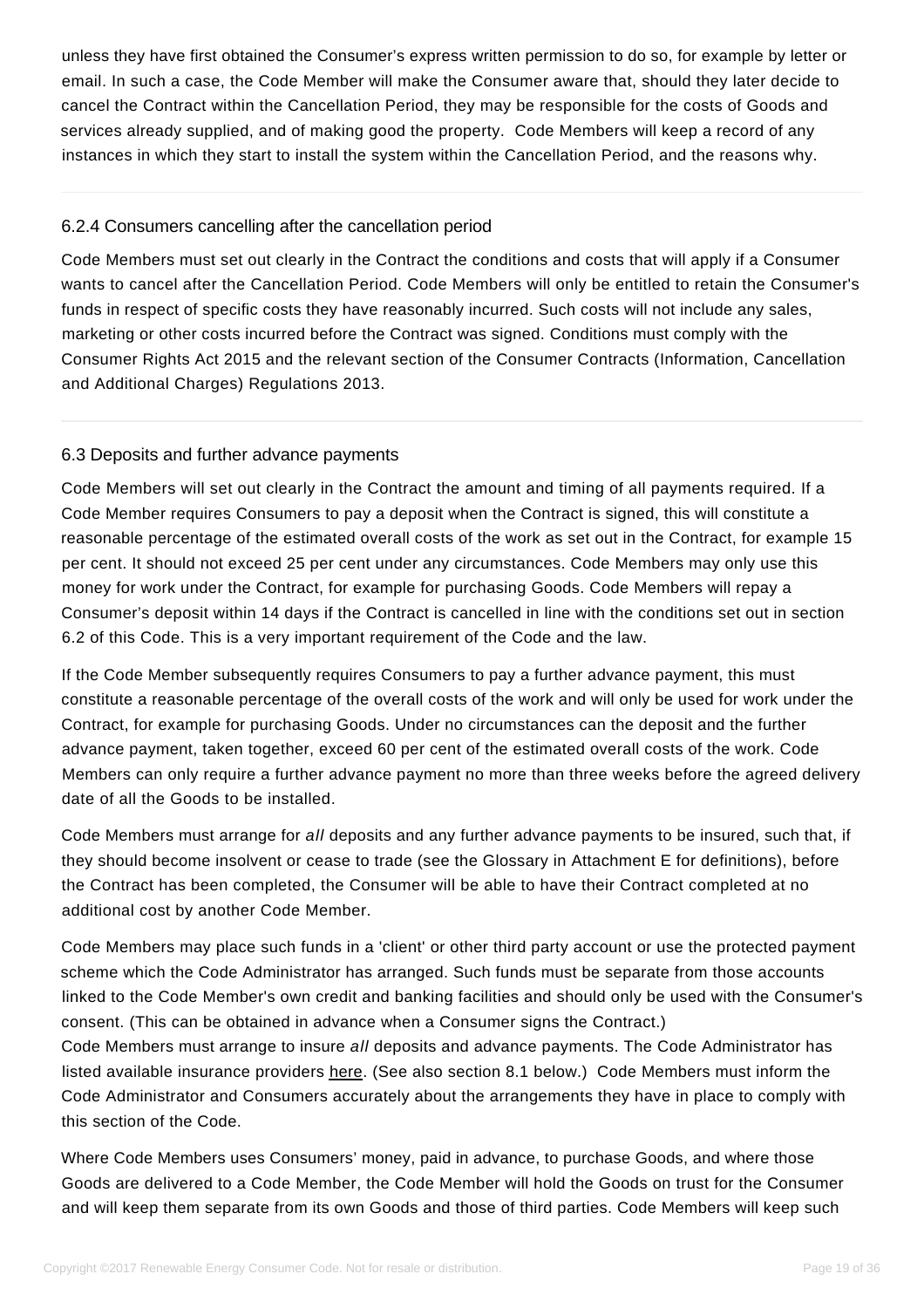Goods properly stored, protected, insured and identified as the Consumer's property. Consumers should be able to inspect or repossess the Goods at any time. Code Members should set out in the Contract that the legal title to those Goods, or the proportion of them that has already been paid for, will pass directly to the Consumer. In this way, if the Code Member becomes insolvent or ceases to trade (see Glossary in Attachment E below for definitions), before the installation takes place, the Goods will remain the Consumer's property.

### 6.4 Timetable and any preparation Consumers needs to do

<span id="page-19-0"></span>Code Members will agree with Consumers and then include as part of the Contract the timetable for carrying out the work. This timetable must be convenient for and agreed by the Consumer. If a Code Member cannot provide a precise date for carrying out the work, they should instead provide a window of two or three days within which the work will be carried out. This window must be convenient for and agreed by the Consumer. In setting out the timetable, Code Members will at all times show flexibility, and take into account the Consumer's preferred working times and dates, including any 'critical completion deadlines'. The installation must be carried out within a reasonable timeframe, whether or not a date has been specified. If it is not the Code Member must offer the Consumer a price reduction. (See section 7.2 below for more details about design, delivery and installation.)

Code Members must tell Consumers about any changes to the agreed timetable as soon as possible before the work starts. In this case, the Code Member must give the Consumer the opportunity to agree a new start date. In the case of a major delay, or a delay which would take the completion date beyond a 'critical completion deadline', the Code Member may offer different, but equivalent, products so long as they are MCS-certified.

If Code Members make a significant change to the agreed timetable set out in the Contract, the Consumer will be entitled to cancel the Contract and receive a full refund of any deposit or advance payment. This is in line with the Consumer Rights Act 2015. Code Members should make Consumers aware of their rights under this legislation. (This does not apply to changes that result from events beyond the Code Member's control.) To continue with the work, the Code Member will issue the Consumer with a new Contract, including a new Cancellation Period.

If a delay is the responsibility of the Consumer, for example if they have not got the permission they need in time, the Code Member will use their best endeavours to arrange a new start date that is convenient to both of them.

# 7 Completing the work

# 7.1 Responsibility for the work

<span id="page-19-2"></span><span id="page-19-1"></span>Code Members who enter into a Contract with a Consumer may carry out on-site work themselves, or they may subcontract it or elements of it to someone else. In either case, the Contract must be signed by and the installation work carried out by a Code Member who is certified to the relevant MCS Installer standards described in section 2.3 above. The MCS-certified Installer that signs a Contract with a Consumer will be responsible at all times for fulfilling that Contract and must also create the MCS certificate associated with that installation on its own MCS user account. (See section 6.1.1 above for more details about subcontracting.) They must meet the general business standards described in section 4 above, including the requirement for having suitable insurance cover.

An MCS-certified business may subcontract another MCS-certified business to carry out some or all of the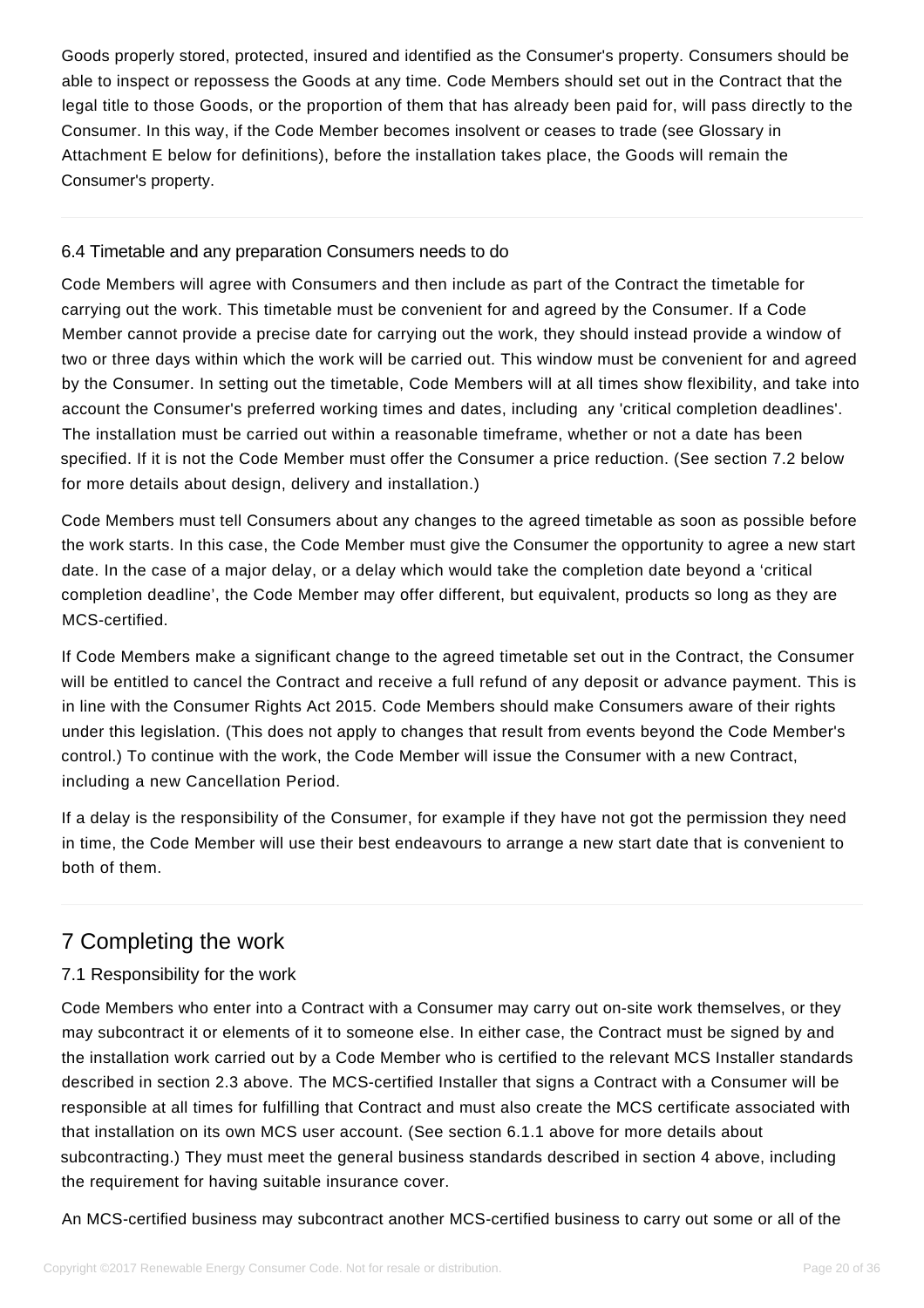on-site work on its behalf so long as this is strictly in compliance with MCS rules and there is a formal subcontract agreement between the parties. An MCS-certified business may only subcontract individuals that are not MCS-certified to carry out certain elements of the Contract on its behalf so long as this is strictly in compliance with MCS rules, those individuals have been notified in advance to MCS, and there is a formal subcontract agreement in place between the parties requiring that the work be carried out strictly in line with the relevant MCS Installer standards.

All those involved in carrying out the work must be aware of, and comply with, the conditions of this Code.

# 7.2 Design, delivery and installation

Code Members must produce a final design for an Energy Generator and any Related Products before installation work starts. Designs must use only products that are MCS certified, as described in section 2.4 above.

<span id="page-20-0"></span>Before the work starts, Code Members must provide Consumers with designs that show where the main system will be installed, and any alterations to the property or services such as electrical and heating systems that will be needed.The design must be specific to the Consumer's property, and any schematic design must be amended to show which elements will go where in the specific property where the Energy Generator and any Related Products are being installed. The Consumer must approve this design. (See sections 5.3 and 5.4 above for more details about performance estimates and quotations and section 6.2 above for more details about the Cancellation Period.)

If, as a result of this information being provided to the Consumer, the Energy Generator and any Related Products differ from the quotation, Code Members must draw this fact to the Consumer's attention in writing. Code Members must allow the Consumer to cancel the Contract if it is no longer suitable for their needs, and refund any deposit or advance payment in full.

If a technical site survey has not already been carried out, before starting the work the Code Member must validate the design through a technical site survey. (See sections 5.3 and 5.4 above for more details on this.) If, after carrying out the technical site survey and the health and safety risk assessment, the Installer considers that the site is not suitable for installing the system, the Installer must explain the reasons in writing to the Consumer, cancel the Contract and refund any deposit or advance payment in full. If the Installer considers that the system can only be installed in a different form or place, the Installer must explain the reasons in writing to the Consumer.

If the Consumer is not happy with the amended design and specifications, the Code Member must agree to cancel the Contract and refund any deposit or advance payment in full. The Code Member must also explain to the Consumer in writing about any disruption to facilities or services which may happen during the installation work, and any work that may be needed to put things right. Code Members must make sure that the installation, if carried out on their behalf, is in line with the standards and good practice. They must follow the specific conditions set out in the relevant MCS Installer standard linked to the Code and described in section 2.3 above.

### 7.3 Testing and commissioning

<span id="page-20-1"></span>When the work has been completed, Code Members must check the system fully and test it in line with the MCS Installer standards. Code Members must record any test results on a commissioning record, signed by an Authorised Signatory, to confirm the work is satisfactory and must give Consumers a copy of this commissioning record together with all relevant conformity and other certificates and guarantees.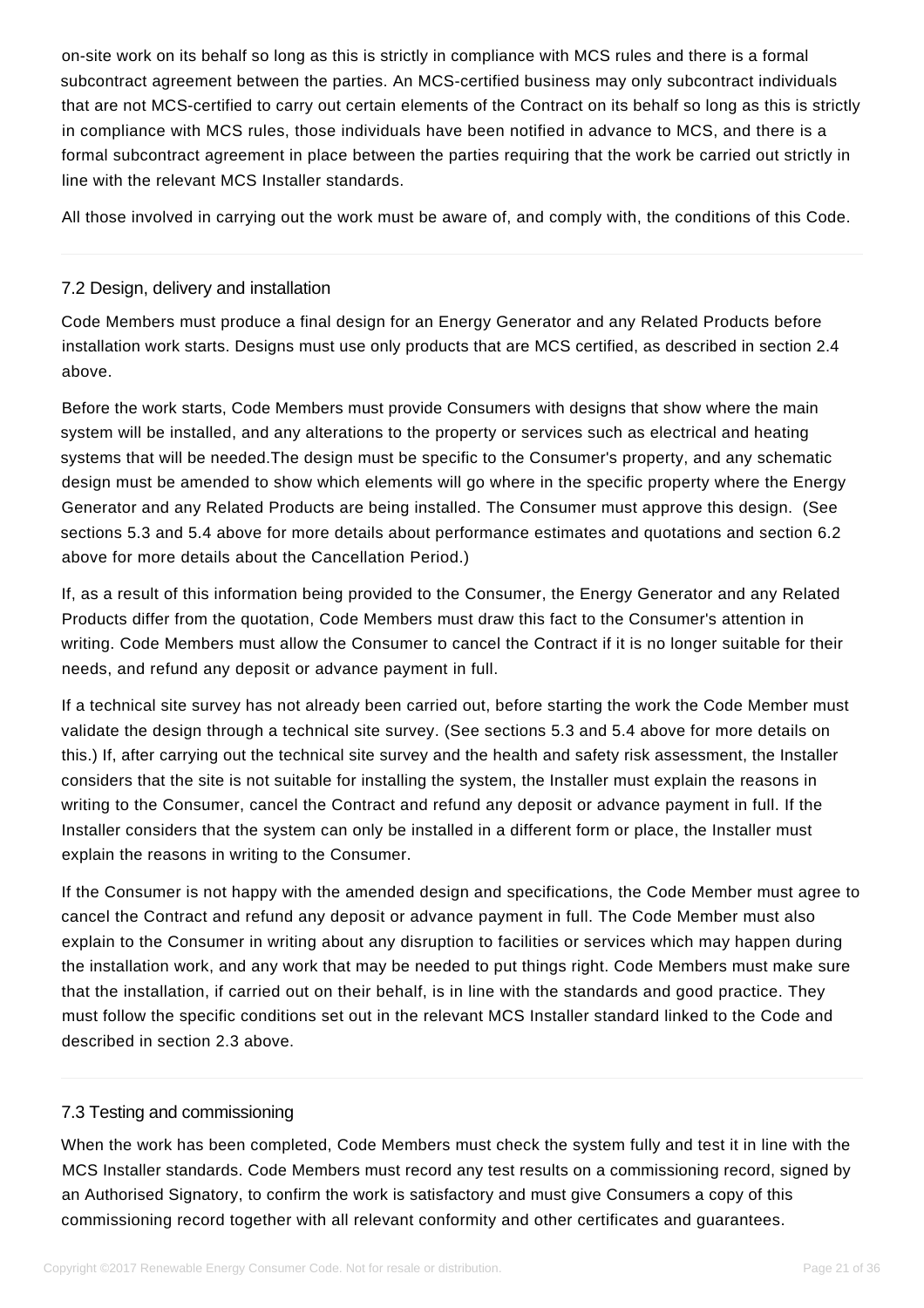Code Members will also give Consumers full operating and maintenance instructions, along with a full description of the system and details of all the guarantees in place. These are the 'handover documents' which, where relevant, must also include the MCS certificate, compliance certificate and invoice for payments received. All the documents provided must be written in hard copy or as scanned documents, in plain English and, in the case of vulnerable Consumers, the information provided should be appropriate to any particular needs they may have. Handing over these documents to Consumers cannot be linked to receipt of full payment and must take place promptly after the system has been commissioned.

### 7.4 Failure to complete the contract

<span id="page-21-0"></span>In cases where a Contract has not been completed, for example because the Code Member has become insolvent or ceased to trade (see Glossary in Attachment E for definitions), the Consumer will be able to make a claim against the insurance policy arranged for them by the Code Member, in line with sections 6.3 above and 8.1 below. In these cases, the Code Administrator will notify the insurance provider, if known, that the Code Member has become insolvent or ceased to trade.

If for any reason the Consumer cannot claim against the insurance policy to have their Contract completed, the Code Administrator will use its best efforts, within a reasonable timeframe, to find another Code Member who is prepared to complete the Contract. If possible this will be under the conditions of the previous Contract or, if not, under any other conditions that may be agreed with the Consumer. If the Consumer incurs any additional cost in completing the Contract this will be agreed in advance.

# 8 After-sale activities

<span id="page-21-1"></span>Before a Contract is signed, Code Members must provide Consumers with a telephone number they may call or the address of a local office or showroom they may visit should they have any queries after the Contract has been completed. Code Members must ensure that any enquiry is dealt with in an efficient and friendly way, preferably by someone specifically appointed for such a task, for example, a consumer services manager.

# 8.1 Guarantees

### <span id="page-21-2"></span>8.1.1 Manufacturers' guarantees

By law, Goods supplied by Code Members should be of a satisfactory quality, including in their appearance and finish. They should be fit for any purpose for which such Goods are commonly used, and free from minor defects. Code Members must make sure that Consumers are provided with, at no extra cost, a guarantee against manufacturing faults in any Goods supplied, whether the Energy Generator or any Related Product. Manufacturer's guarantees are required by law and should be in line with any conditions set out in the MCS product standards described in section 2.3 above.

These guarantees must not limit Consumers' legal rights under the Consumer Rights Act 2015 or other relevant legislation. Code Members must explain to Consumers clearly and in plain English, both in writing and verbally, the terms of the guarantee being offered, which must be fair, as well as its period of validity.

Where the manufacturer is based outside the EU Code Members must provide the Consumer with the details of the importer or distributer of the Goods who will assume the responsibilities of the manufacturer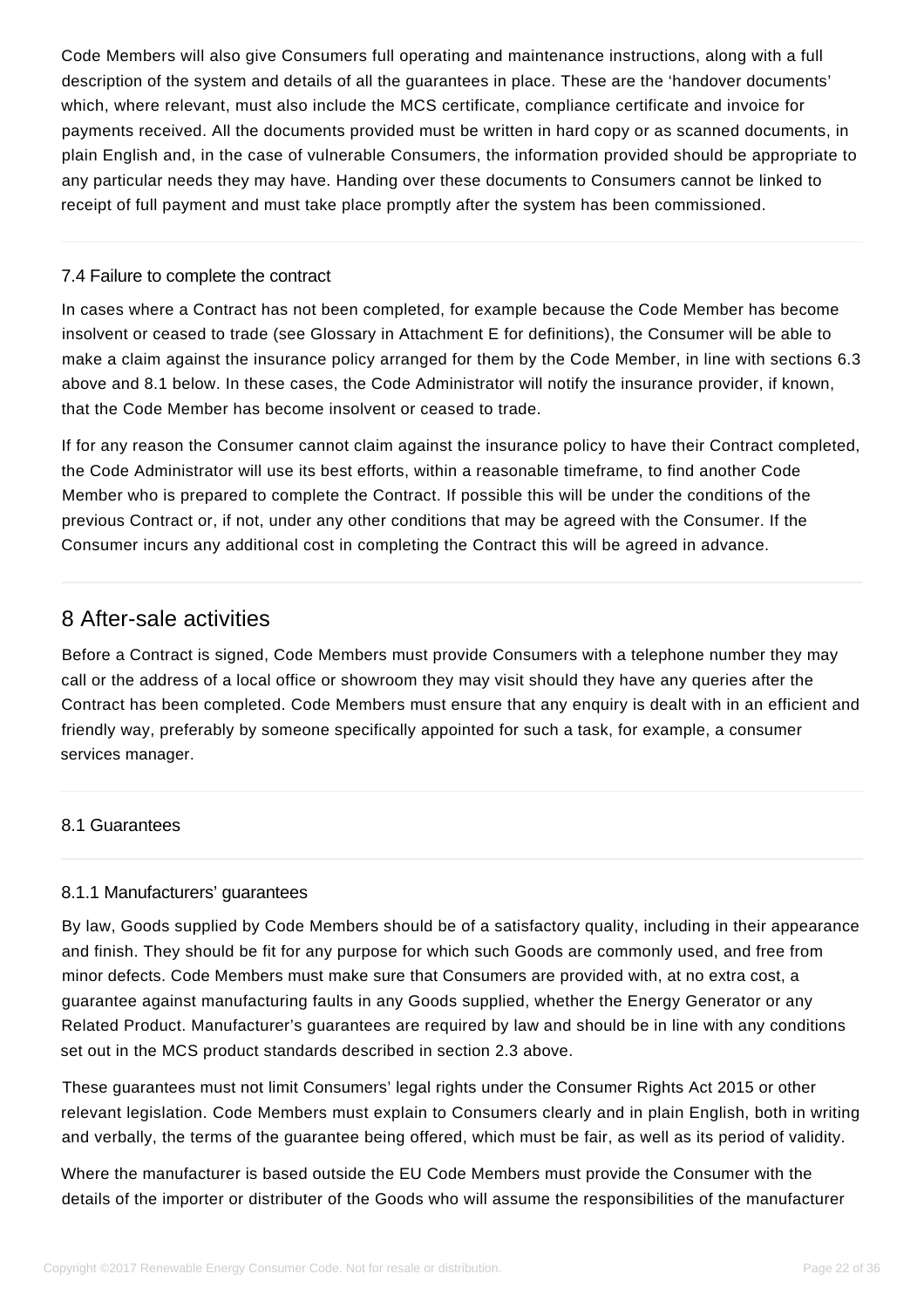# 8.1.2 Workmanship guarantees

Code Members will also make sure that Consumers are provided with, at no extra cost, [a guarantee](https://www.recc.org.uk/member/documents/model/model-installer-warranty.docx) against any faults that might arise as a result of the installation process and workmanship applied. Workmanship guarantees must be valid for a minimum of two years, and be transferable to the new owner in the event that the Consumer moves home. These guarantees should be in line with any conditions set out in the relevant MCS Installer standards. Code Members must also inform the Consumer accurately about the remedies available to them in line with the Consumer Rights Act 2015 the event of a fault arising. (Details of this are set out in section C11 below.)

In the event that they should become insolvent or cease to trade (see Glossary in Attachment E for definitions) during the term of the Installer's guarantee, Code Members must have made arrangements so that the full term of the workmanship guarantee will be honoured, by means of an insurance-backed workmanship guarantee. (See also section 6.3 above.) Code Members must inform the Code Administrator, the MCS Administrator and Consumers accurately about the arrangements they have in place to comply with this section of the Code.

### 8.1.3 Output guarantees

Code Members may offer a Consumer a guarantee that the output of the system will not fall by more than a certain amount from the predicted level. (For example, the guarantee could say that 'output should be no less than 80% of the predicted output over a year'.) If they do so, Code Members must make clear what the conditions of the guarantee are.

#### 8.1.4 Extended guarantees

If Code Members offer a Consumer any extended guarantees or additional warranties, Code Members must tell the Consumer that these are optional, and set out clearly who is offering it, what the extra costs are, and the main benefits.

#### 8.2 Fuel supplies

For any Energy Generators that use fuel (such as a biomass boiler), Code Members are not normally responsible for the ongoing supply of fuel, unless this is covered in the Contract (in which case 8.3 below would apply).

<span id="page-22-0"></span>Code Members supplying these systems should give Consumers specific details of the fuel properties, and the likely fuel usage, and instructions for delivery and storage. They should make sure that enough fuel will be available and, if asked, give details of possible fuel suppliers.

#### 8.3 Maintenance and service agreements

<span id="page-22-1"></span>Code Members must make clear to a Consumer before the Contract is signed if there is any requirement for regular servicing. In case of a change of ownership of the property, any regular servicing arrangements must be transferable to the new owner.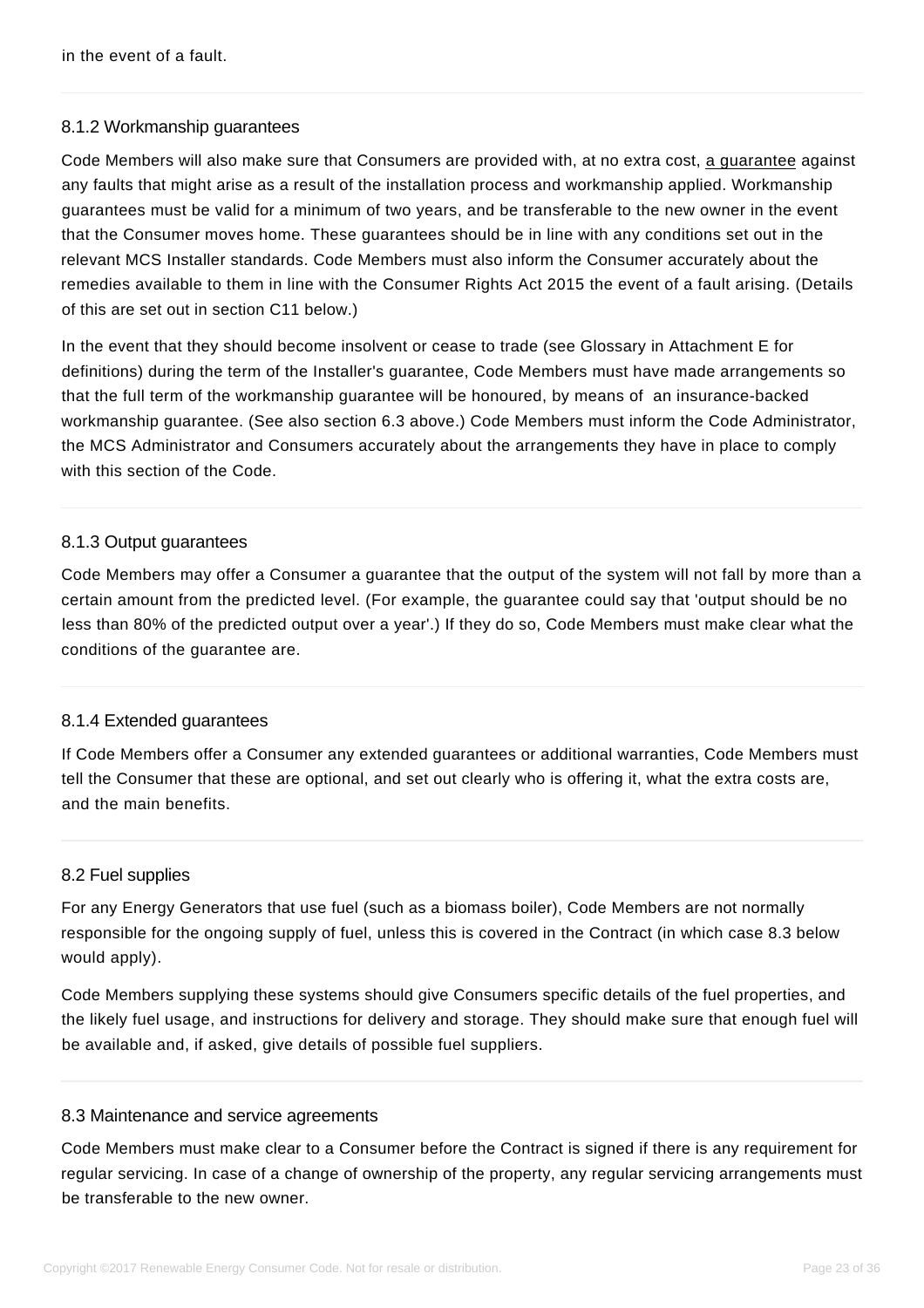Code Members may offer ongoing maintenance and service agreements to a Consumers, as well as providing fuel or other Goods. The conditions of any agreement must be clearly set out in line with the relevant parts of sections 4, 5 and 6 above, and must include details of the cancellation procedure.

Charges for these services must be reasonable in relation to the cost of the original Contract. Code Members must tell Consumers what these charges are likely to be before the Contract is agreed.

### 8.4 Service and repair

This section applies to work carried out to existing Energy Generators, whether under guarantee or otherwise.

<span id="page-23-0"></span>Code Members must agree charges and conditions with Consumers before any work is carried out. All work should be set out in a written quote before it is carried out, in line with section 5.4 above. This quote should specify the extent of the work they will carry out, the nature of the fault they are seeking to repair and any limits to their responsibility. If repair work is being carried out by some-one other than the original Code Member, this business should provide a separate guarantee for the repair work. Code Members will only charge Consumers a reasonable amount for remedies or repairs they carry out.

# 9 In case of problems

### <span id="page-23-1"></span>9.1 Dispute resolution process

- 1. the Consumer must inform the Code Member he or she agreed the Contract in writing with about any dispute they have as soon as possible after they have first noticed the problem;
- <span id="page-23-2"></span>2. the Code Member will consider the details of the dispute and report the findings clearly to the Consumer within ten working days of being notified about the dispute;
- 3. if appropriate, the Code Member will arrange to inspect the Consumer's system, within seven days of being notified about the dispute, and within 24 hours of being notified about the dispute where a Consumer is without heating or hot water as a result of the situation that has led to the dispute;
- 4. the Code Member will try to find an agreed course of action to resolve the dispute speedily and effectively to the Consumer's satisfaction;
- 5. if the Consumer is not satisfied with the remedy offered by the Code Member, and if the dispute is (partly or wholly) about technical aspects of the installation of an Energy Generator covered by the MCS Installer standards, they should direct it to the MCS Administrator and the relevant MCS Installer certification body (see Attachment D below for their contact details and see [here](https://www.recc.org.uk/complaint-form/important-information) for more details of each party's remit);
- 6. if the Code Administrator is notified by a Consumer about a dispute that is about technical aspects of the installation of an Energy Generator covered by the MCS Installer standards, the Code Administrator will forward it to the relevant MCS Installer certification body, having first obtained the Consumer's permission to do so;
- 7. if the Consumer is not satisfied with the remedy offered by the Code Member, and the dispute is about any other issues linked to the Code, they should direct it to the Code Administrator by completing the online dispute registration form [here](https://www.recc.org.uk/complaint-form) or by requesting a hard copy of the form from the Code Administrator;
- 8. the Code Administrator will check that the Consumer has already given the Code Member at least 10 days to resolve the dispute;
- 9. if satisfied the Code Administrator will register and acknowledge the dispute within three working days of receiving it, and will also notify the Code Member of the dispute;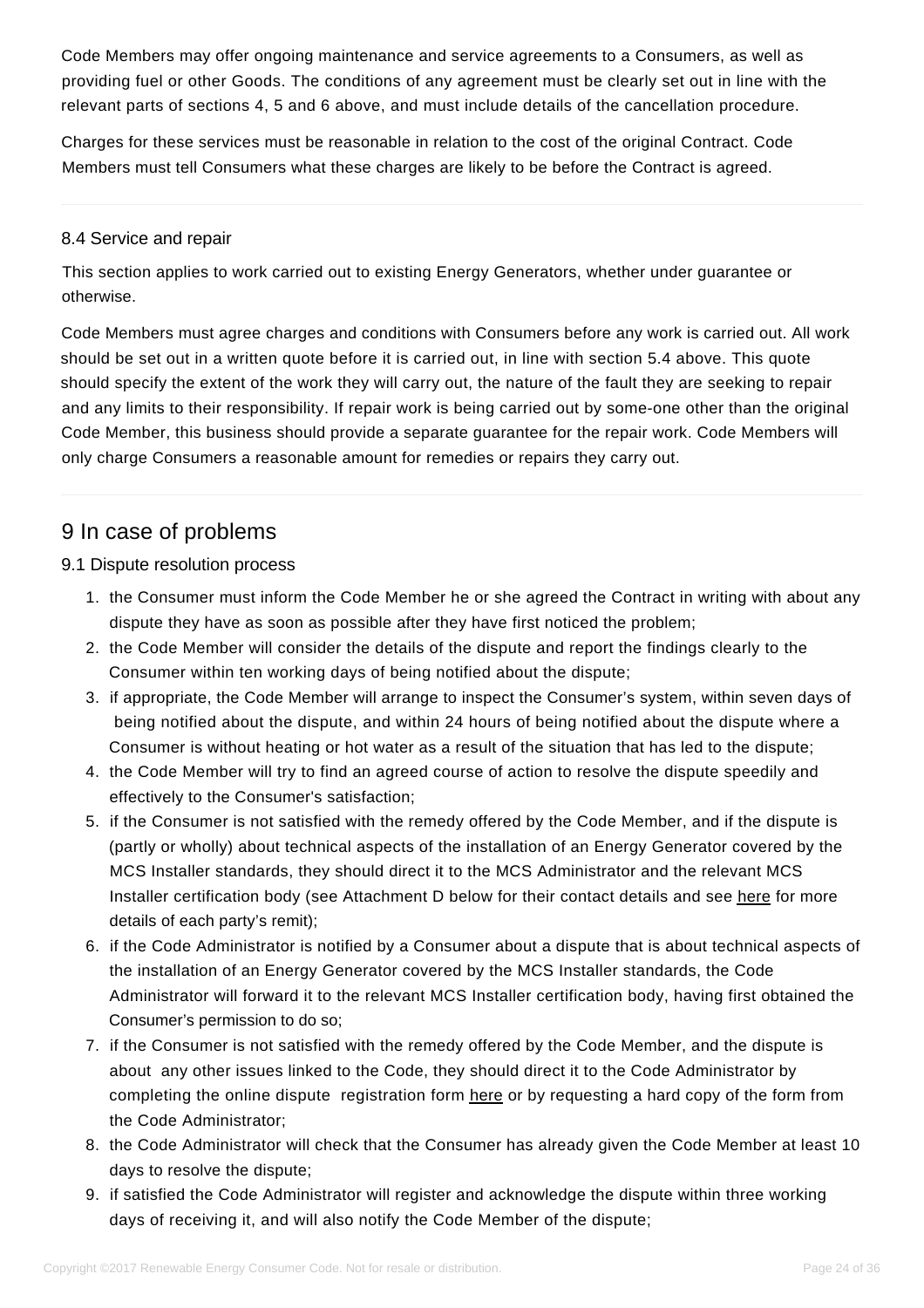- 10. Code Members will not take action through the courts against Consumers without first trying to solve the dispute in line with the process set out in this section;
- 11. if the dispute has not been resolved using the process set out above the Code Administrator will assign the dispute to one of its case workers who will mediate between the Consumer and the Code Member, taking the facts of the matter into account and using their best endeavours to achieve a resolution that is fair and acceptable to both parties;
- 12. in the event that the dispute cannot be resolved with the assistance of the Code Administrator's case worker, the Consumer may request to use the independent Arbitration service set out in section 9.2 below.

Consumers may give their permission for friend or relative to help deal with a dispute. In this case, Code Members must co-operate fully with this person. The dispute resolution process is intended to be accessible and low cost, and should not require either party to rely on legal representation. The Code Administrator will not communicate directly with either party's legal representative.

The Code Administrator will seek the Consumer's consent for their details to be shared with the relevant MCS certification body, the relevant trading standards department or another specified body if appropriate.

# 9.2 Independent Arbitration Service

<span id="page-24-0"></span>The Code offers an independent Arbitration service that can be used in the unlikely event of a dispute not being resolved amicably between a Consumer and a Code Member using the process set out in section 9.1 above. In line with the Bye-Laws a Consumer has the right to ask for the dispute to be referred to the independent Arbitration service if the dispute has not been resolved within 56 days of the Consumer first having registered it with the Code Member or, alternatively, once the Code Administrator's case worker has completed the mediation process without resolving the dispute.

A Consumer is not required to refer a dispute to the independent Arbitration service, and may choose to deal with the matter in other ways, including by taking legal action. However, if a Consumer does refer a the dispute to the independent Arbitration service, the Code Member must co-operate with the process.

The Code Administrator has appointed IDRS Ltd (IDRS) to run the independent Arbitration service on its behalf. Once a Consumer refers a dispute to the independent Arbitration service, IDRS will handle the application in line with the rules [here](https://www.recc.org.uk/pdf/arbitration-service.pdf) and appoint an independent arbitrator from the panel it maintains for this purpose. The Arbitration process will be conducted under the Arbitration Act 1996 and will work as follows:

- 1. before referring a dispute to the independent Arbitration service a Consumer must have attempted to resolve the dispute, following the dispute resolution process as described in section 9.1 above;
- 2. the Code Administrator must inform the Consumer of any time limits that may affect their ability to apply for independent Arbitration;
- 3. the Consumer must complete the application form available from the Code Administrator and return it to IDRS with a fee of £100 + VAT; (this fee may be refunded to the Consumer by the Code Member if the independent arbitrator finds in his or her favour, and recommends it to be refunded);
- 4. the Code Member must accede to a Consumer's request for Arbitration, provided that the parties have been unable to resolve the dispute using the dispute resolution process as described in this Code. The Code Member will also be required to pay a fee of  $£100 + \sqrt{AT}$  to IDRS.

An award made under the independent Arbitration service shall be final and binding on both the Consumer and the Code Member, and enforceable. The Consumer or Code Member may only challenge it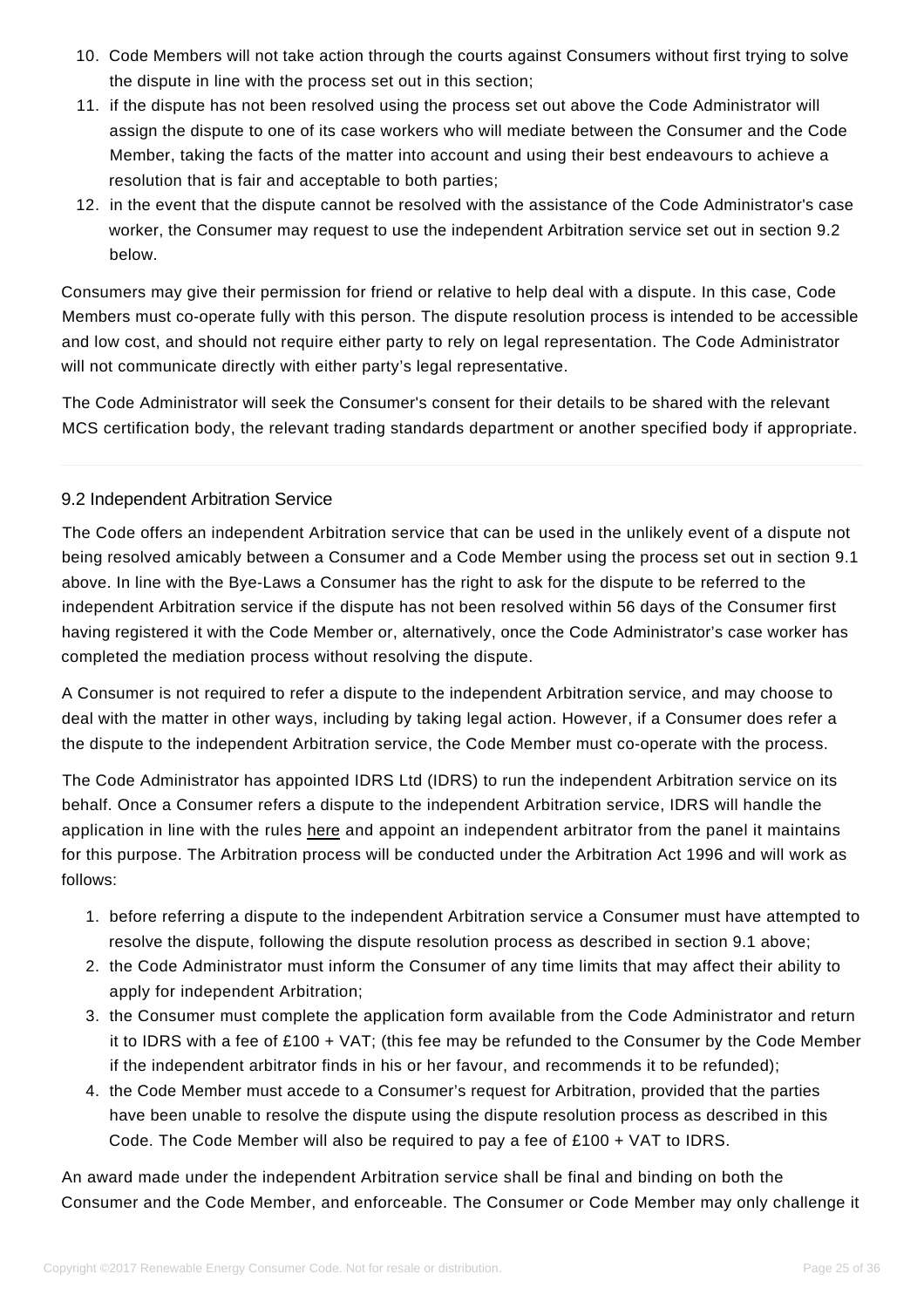on certain limited grounds under the Arbitration Act 1996. The Consumer or Code Member would not normally be able to pursue the same dispute later through the courts.

### 9.3 Disciplinary process

<span id="page-25-0"></span>Code Members have given a legal undertaking that they will follow this Code. If any Code Member is suspected of not following the Code, the Code Administrator will investigate the matter and take disciplinary steps (if any are required) in accordance with sections 6 to 12 of the Bye-Laws, a copy of which is available [here.](https://www.recc.org.uk/scheme/bye-laws)

# 10 Monitoring performance

<span id="page-25-1"></span>The Code Administrator will assess how effective the Code is in delivering high consumer protection standards in line with the core criteria established by CTSI. The Code Administrator will carry out the following monitoring and auditing measures, and report the results to the Supervisory Panel described in section 1 above:

- assess feedback from Consumers obtained through Consumer satisfaction surveys;
- analyse cases it is aware of in which Code Members have not complied with the Code;
- carry out regular audit compliance checks of Code Members' performance and practices;
- analyse mediation and Arbitration case outcomes;
- carry out 'mystery shopping' exercises to judge Code Members' performance and practices;
- carry out mystery sales training exercises to judge Code Members' sales techniques and practices.

The Code Administrator will publish the results of this monitoring in an annual report, which it will make available to Code Members, CTSI and other relevant organisations, and also on the website. The report will include plans for improving Consumer satisfaction levels and the contents of the Code against a set of key compliance areas agreed with CTSI. The Supervisory Panel described in section 1 above will consider the report and take any appropriate action.

# **Attachments**

# A Definitions

This Code uses the following definitions.

### <span id="page-25-2"></span>Advertisement

Any form of representation including oral representations made in connection with a trade or business in order to promote the supply or transfer of Goods and services. Such representations could include those made during or after the sale.

### Arbitration

The independent Arbitration procedure described in section 9.2 which is a means of binding dispute resolution that is cheaper, faster and more effective than court action.

### Authorised Signatory

Nominated Employees who are trained in using the Code and authorised to sign on behalf of a Code Member any quote, commissioning record or other document.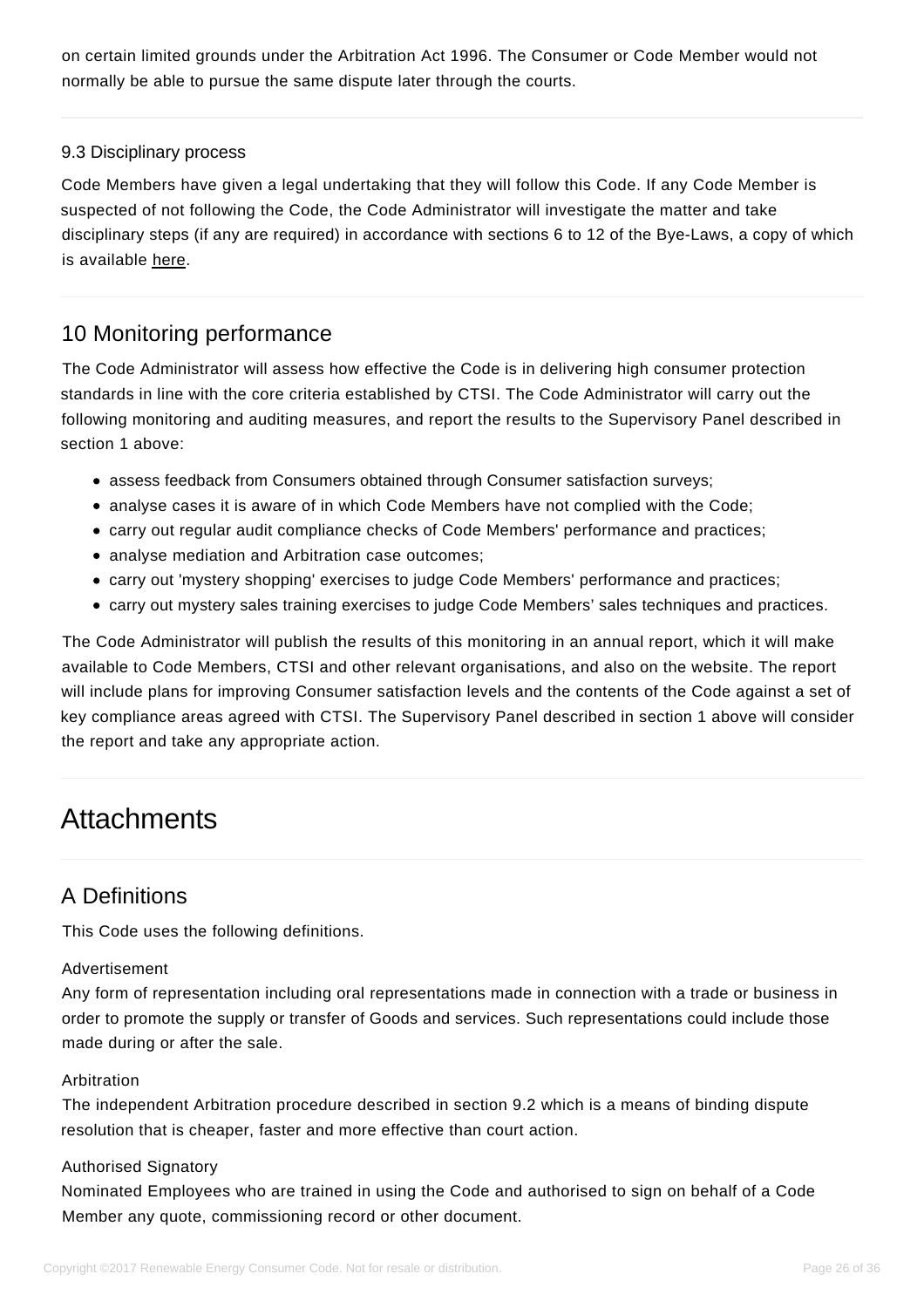# Cancellation Period

The length of time during which a Consumer may cancel a Contract they have agreed with a Code Member with no penalty.

### Code

The Renewable Energy Consumer Code set out in this document.

### Code Administrator

Renewable Energy Assurance Limited, the organisation appointed to run the Code.

#### Code Member

Any registered member of the Renewable Energy Consumer Code.

#### Consumer

A domestic consumer who has signed a contract, or intends to sign a contract, for the purchase or lease of an Energy Generator or Related Product which is installed at or near private domestic premises occupied by them, and intends that the amount of electricity or heat generated by the Energy Generator will not significantly exceed the amount of electricity or heat consumed in those premises. (See also Micro-business consumer, below.)

#### **Contract**

An agreement between a Code Member and a Consumer for supplying and / or installing an Energy Generator, and any Related Product.

(See also Lease, below.)

#### Employee

An individual who is in the paid employment of a Code Member as well as an individual it contracts with or who represents it or otherwise acts on its behalf.

### Energy Source or Convertor

A particular type of Energy Generator such as solar heating, wind power or biomass (wood) boilers.

#### Energy Generator

Any renewable or low carbon small-scale heat and power generator (this may include systems mounted on the roof or the structure of a building, or those mounted nearby within the Consumer's grounds).

#### Goods

Equipment or hardware forming part of an Energy Generator or Related Product.

# Installer

An business or person installing an Energy Generator at or near a Consumer's home.

# Installer Certification

Certification by MCS that a business has the ability and expertise to fit, test and commission an Energy Generator to the MCS Installer standards set out in relevant government programmes and in compliance with ISO 17065.

#### Lease

A contractual arrangement according to which a Consumer agrees: to make available space in in or near their property to a Code Member or other third party for the use of an Energy Generator for a term; or to pay a Code Member for the benefits of an Energy Generator installed in or near their property.

Logo

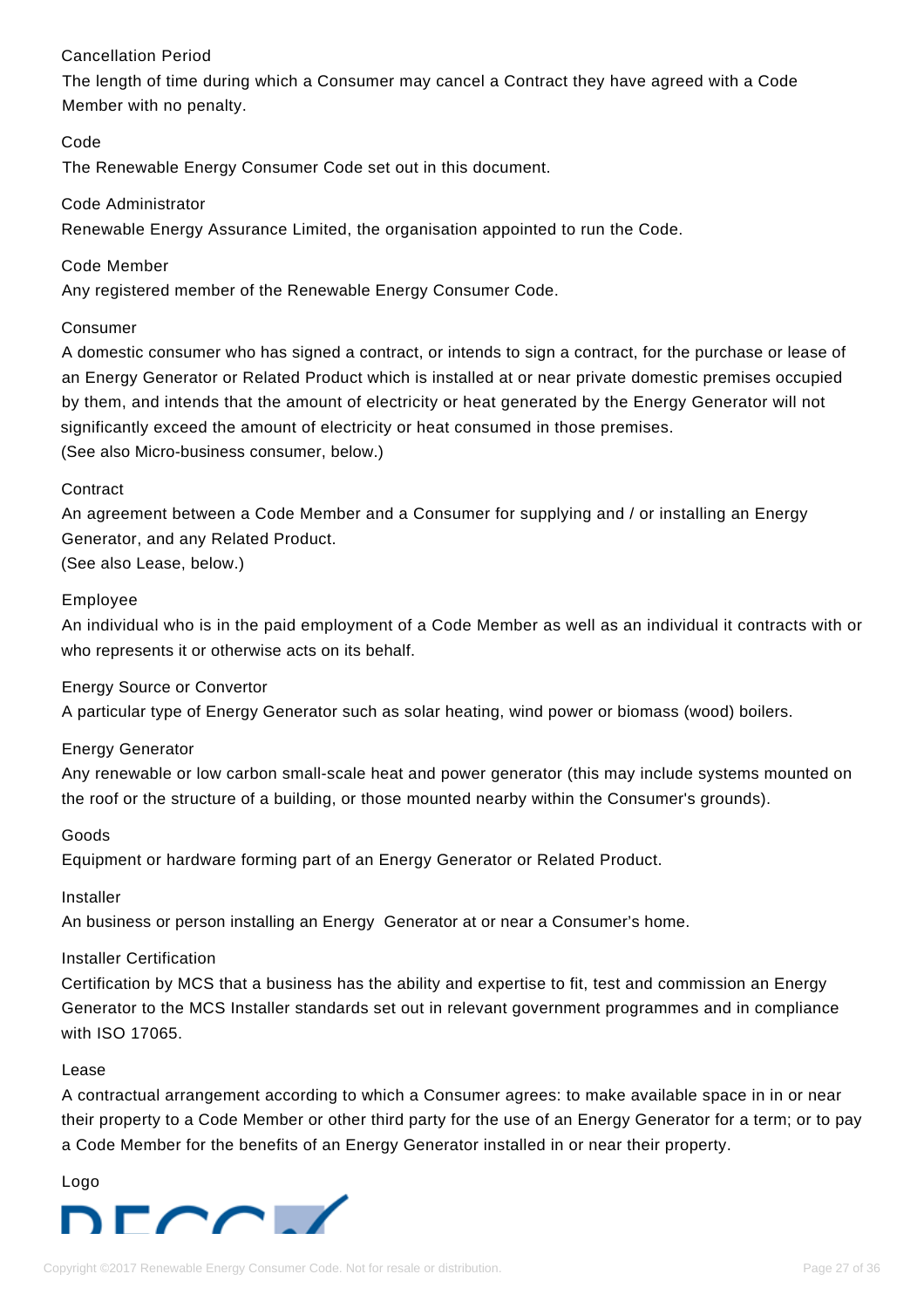

#### Micro-business consumer

A person, or a corporate or unincorporated body (whether or not having a separate legal personality) who seeks to buy or who has signed a Contract for the purchase and installation of an Energy Generator who (i) has an annual consumption of:

- (a) electricity of not more than 55,000 kWh; or
- (b) gas of not more than 200,000 kWh;
- (ii) or has:
- (a) fewer than 10 employees (or their full time equivalent); and
- (b) an annual turnover or annual balance sheet total not exceeding £1.5 million.

#### Product Certification

The MCS product standards that exist to make sure that Energy Generators, are suitable and safe to be installed as required by relevant Government programmes.

#### Related Product

Any product supplied which will be connected or linked to the Energy Generator in any way (for example, this includes inverter, generation meter, ground loop, battery storage unit, voltage optimiser, immersion boost or remote monitoring device).

#### Supervisory Panel

The panel appointed to monitor the development and implementation of the Code.

#### **Website**

The internet [site w](https://www.recc.org.uk/)here details of the Renewable Energy Consumer Code and the Bye-Laws are published.

# B Types of renewable Energy Sources or Convertors

This Code covers the following renewable energy sources. (The Code also covers low carbon small-scale heat and power generators and fuel cells, even where their energy source is not renewable.)

#### <span id="page-27-0"></span>Air Source Heat Pumps

Systems which collect heat from the surrounding air and feed it into the heating system of the property.

#### Biomass

Fuels produced by crops, plants and trees, in particular logs, wood pellets and chips. Even though carbon dioxide is released when they are used, they are considered to be renewable sources because the plants take this carbon dioxide from the atmosphere when growing.

#### Biomass Heating

Heat generation using biomass fuels, for example, in wood- or pellet-burning stoves or biomass boilers.

#### Combined Heat and Power (CHP)

Combined heat and power (electricity) production using biomass or fossil fuels. Systems of the size typically used for domestic or small-scale generation are sometimes referred to as 'micro-CHP'. Units that run on fossil fuels, normally natural gas, are not classed as renewable.

#### Fuel Cells

A cell that produces energy in the form of electricity and heat as long as fuel is supplied. The fuel is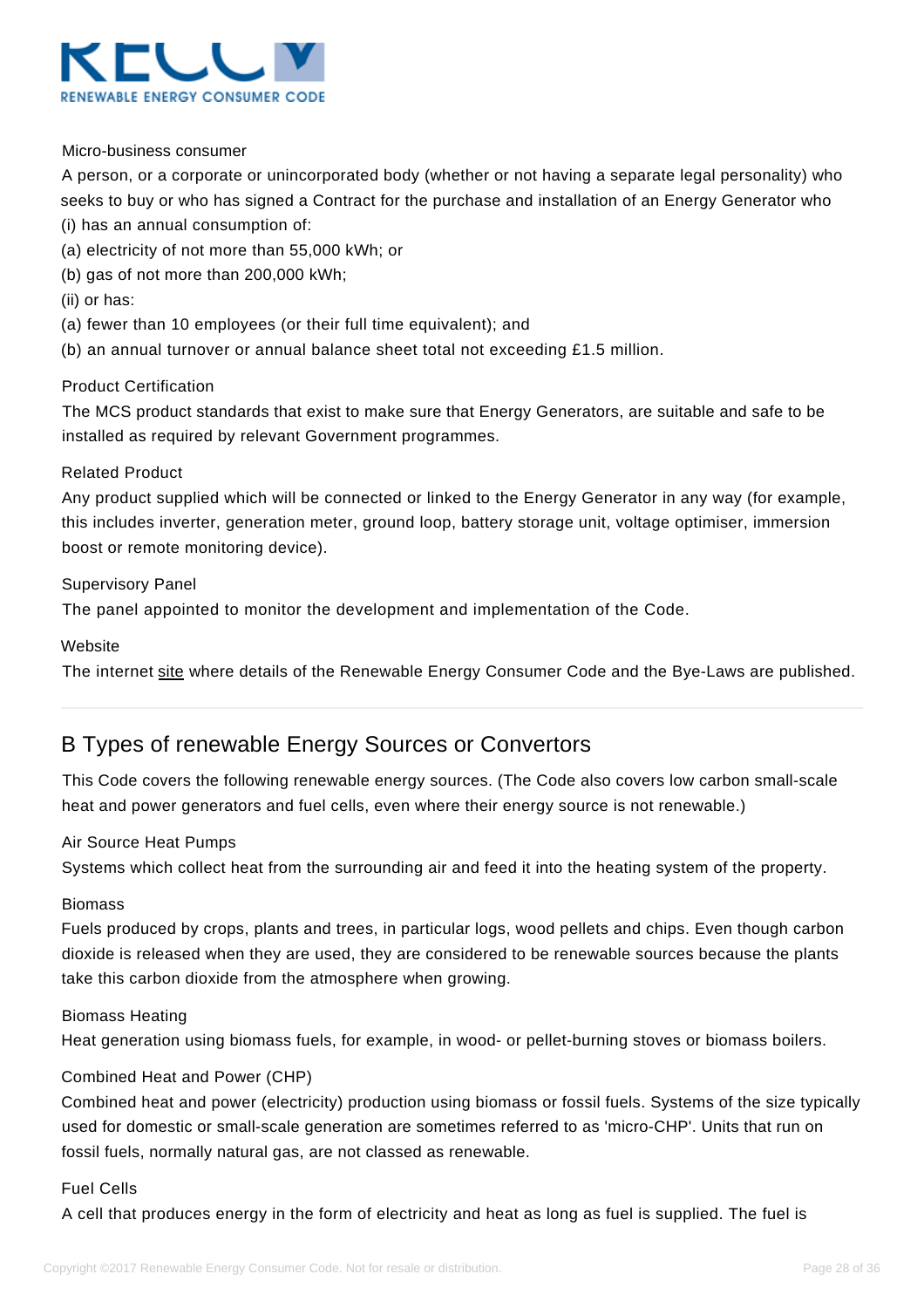typically a gas, like hydrogen, which may be from a renewable or a non-renewable source. (Fuel cells are not currently available for use in domestic consumers' homes.)

#### Ground-Source Heat Pumps

Systems which collect heat from the coils buried in the ground and feed it into the property's heating system.

#### Hydro Power

Power from the flow of water, for example, in a river, canal or weir, usually collected by a water turbine. Systems with a capacity of less than 100 kilowatts (the size typically used for small-scale generation) are sometimes referred to as 'micro-hydro'. Very small systems with a capacity of less than five kilowatts are also known as 'pico-hydro'.

#### Solar Photovoltaics

Power produced from solar cells that convert light into direct current (DC) electricity, which is usually then converted to standard alternate current (AC) power and fed into the property's distribution system.

#### Solar Water Heating

Collecting heat from the sun's rays, usually using solar panels in which water is heated and then circulated to the domestic hot-water system through a heat exchanger.

#### Wind Power

Power from the wind collected by using a wind turbine, usually involving 'propeller' blades rotating about a horizontal axis (but some designs use other turbine designs or a vertical axis). Systems of the size typically used for domestic or small-scale generation are sometimes referred to as 'micro-wind'.

There are many other renewable energy sources, including wave and tidal power, and energy from landfill and other biogas sources. Because these sources are not normally used for small-scale heat and power generators, they are not part of this Code.

# C References to other relevant documents.

These documents are available on the [website.](https://www.recc.org.uk/) They will be updated from time to time.

- <span id="page-28-0"></span>C1 Guidance on using the Renewable Energy Consumer Code logo and other marks
- C2 Guidance on presenting performance predictions and quotations
- C3 Technology-specific model performance estimatesC4 Guidance to help consumers choose renewable
- and low carbon small-scale heat and power generators
- C5 Guidance on protection of deposits and advance payments
- C6 Model Contract
- C7 Model Cancellation Notices
- C8 Model Workmanship Guarantee
- C9 Guidance on selling and installing battery storage linked to a solar PV system
- C10 Training on consumer protection legislation

C11 The laws, guidance and codes that apply: Alternative Resolution for Consumer Disputes (Competent Authorities and Information) Regulations 2015 Arbitration Act 1996 Business Names Act 1980 Companies Act 1980 & 2006 Consumer Contracts (Information, Cancellation and Additional Charges) Regulations 2013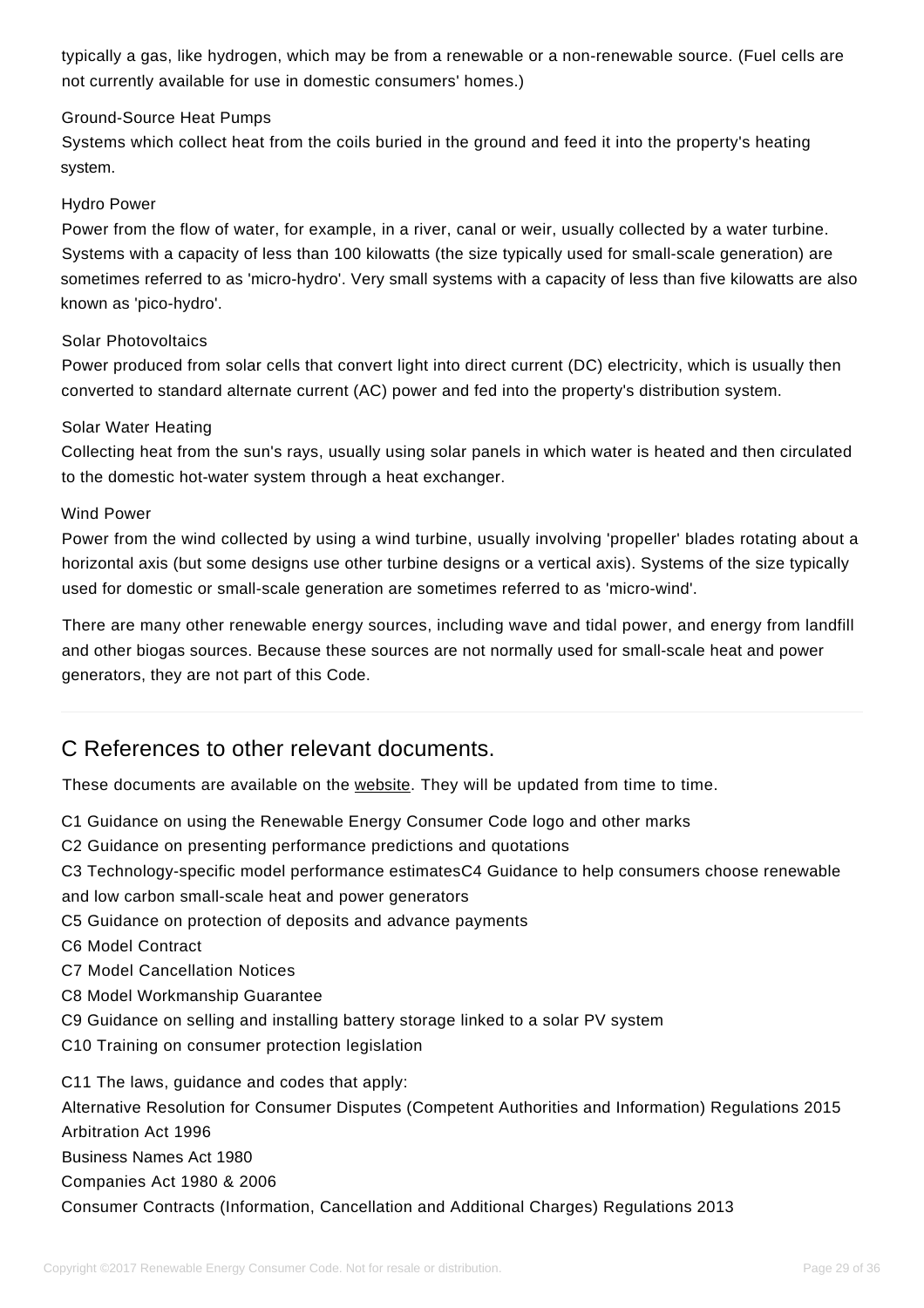Consumer Protection Act 1987 Consumer Protection from Unfair Trading Regulations 2008 ('CPRs'). Consumer Rights Act 2015 Data Protection Act 1998 Direct Selling Association Consumer Code Enterprise Act 2000 (and all the legislation covered by it) Misrepresentation Act 1967 Ofcom Consumer Code PhonePayPlus Consumer Code Privacy and Electronic Communications (EC Directive) Regulations 2003 (PECR) Provision of Services Regulations 2009 ('the Regulations') UK Code of Broadcast Advertising (BCAP Code) UK Code of Non-broadcast Advertising, Sales Promotion and Direct Marketing (CAP Code)

(More details on these Acts and Regulations can be obtained from Citizens Advice [here.\)](https://www.citizensadvice.org.uk/law-and-rights/)

C12 Details of Cancellation Periods required in relevant legislation

The Consumer Contracts (Information, Cancellation and Additional Charges) Regulations 2013, and E-Commerce Regulations 2002 - for goods purchased by telephone, mail order, fax, digital TV, the Internet, consumers have the unconditional right to cancel an order fourteen working days after receipt of the last item of goods.

The Consumer Contracts (Information, Cancellation and Additional Charges) Regulations 2013 - consumers who enter into a Contract made off -trade premises have a right to cancel the Contract within fourteen days of receipt of the last item of goods unless the consumer has given express consent to the contrary. Members who fail to give the consumer all the information set out in Schedule 2 (l) (m) & (n) as well as written notice that they can cancel the Contract as set out in Schedule 3 will be committing a criminal offence.

<span id="page-29-0"></span>D Contact details and links to other organisations The Code Sponsor Renewable Energy Association 6 Spring House Graphite Square Vauxhall Walk London SE11 5EE Tel: 020 7925 3570 Fax: 020 7925 2715 E-mail: [info@r-e-a.net](mailto:info@r-e-a.net) Website: [www.r-e-a.net](http://www.r-e-a.net/) The Code Administrator Renewable Energy Assurance Limited 6 Spring House Graphite Square Vauxhall Walk London SE11 5EE Tel: 020 7925 3570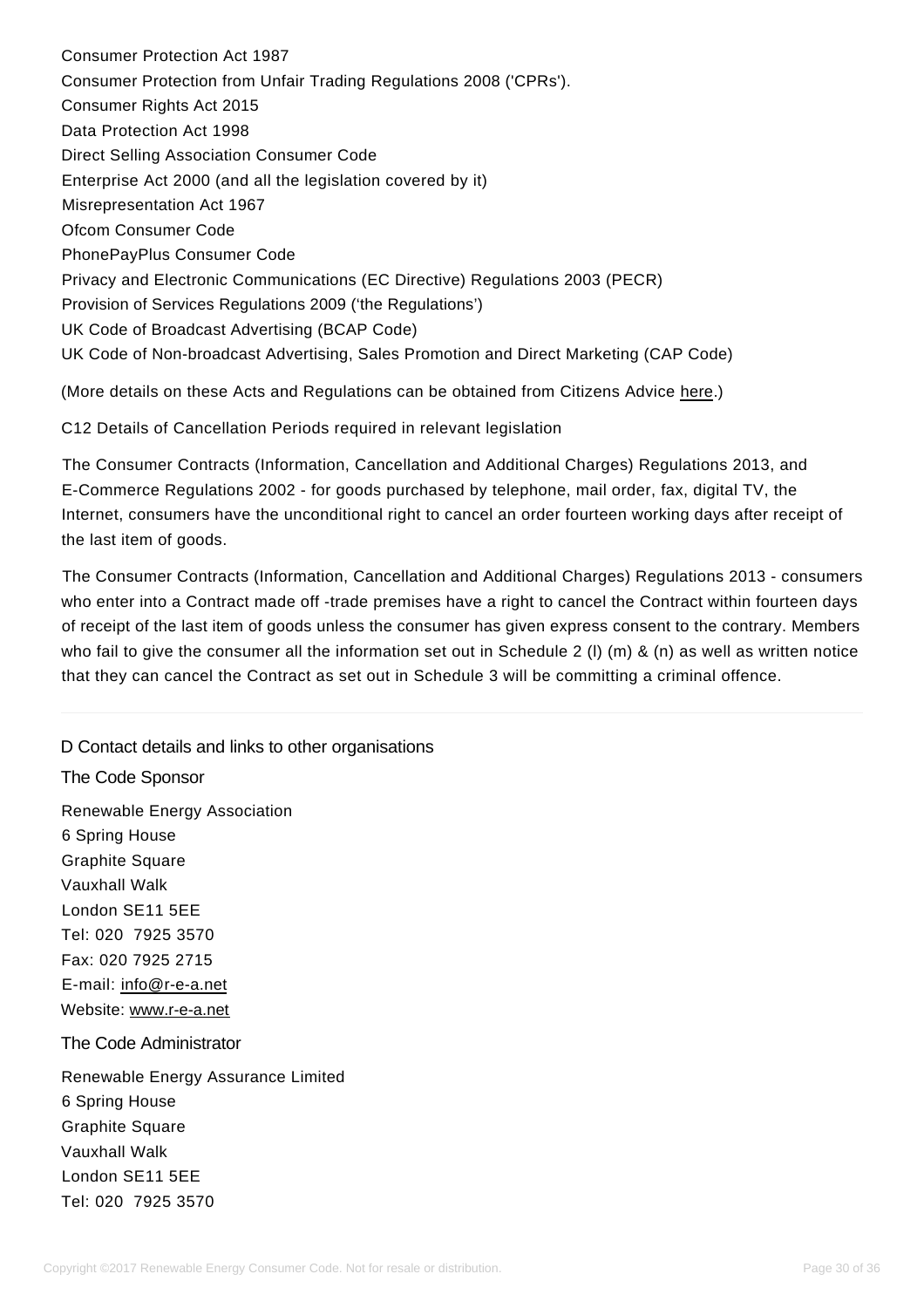Fax: 020 7925 2715 E-mail: [info@recc.org.uk](mailto:info@recc.org.uk) Website: [www.recc.org.uk](https://www.recc.org.uk/)

The Code Approver

Chartered Trading Standards Institute 1 Sylvan Court, Sylvan Way Southfields Business Park Basildon, Essex SS15 6TH Tel: 0845 608 9400 Email: [ccab@tsi.org.uk](mailto:ccab@tsi.org.uk) Website: [www.tsi.org.uk](http://www.tsi.org.uk/)

### Consumer protection organisations and agencies

Advertising Standards Authority Mid City Place 71 High Holborn London WC1V 6QT Tel: 020 7492 2222 Fax: 020 7242 3696 Email: [enquiries@asa.org.uk](mailto:enquiries@asa.org.uk) Website: [www.asa.org.uk](https://www.asa.org.uk/)

Citizens Advice 3rd Floor North 200 Aldersgate Street London EC1A 4HD Tel: 0300 023 1231 Website[:www.citizensadvice.org.uk](http://www.citizensadvice.org.uk/)

Committee of Advertising Practice Limited Mid City Place 71 High Holborn London WC1V 6QT Tel: 020 7492 2222 Fax: 020 7242 3696 Email: [info@cap.org.uk](mailto:info@cap.org.uk) Website: [www.cap.org.uk](http://www.cap.org.uk/)

Office of Communications (Ofcom) Riverside House 2a Southwark Bridge Road London SE1 9HA Tel: 020 7981 3000 Fax: 020 7981 3333 Email: [info@ofcom.org.uk](mailto:info@ofcom.org.uk) Website: [www.ofcom.org.uk](http://www.ofcom.org.uk/)

Office of Gas and Electricity Markets (Ofgem) 9 Millbank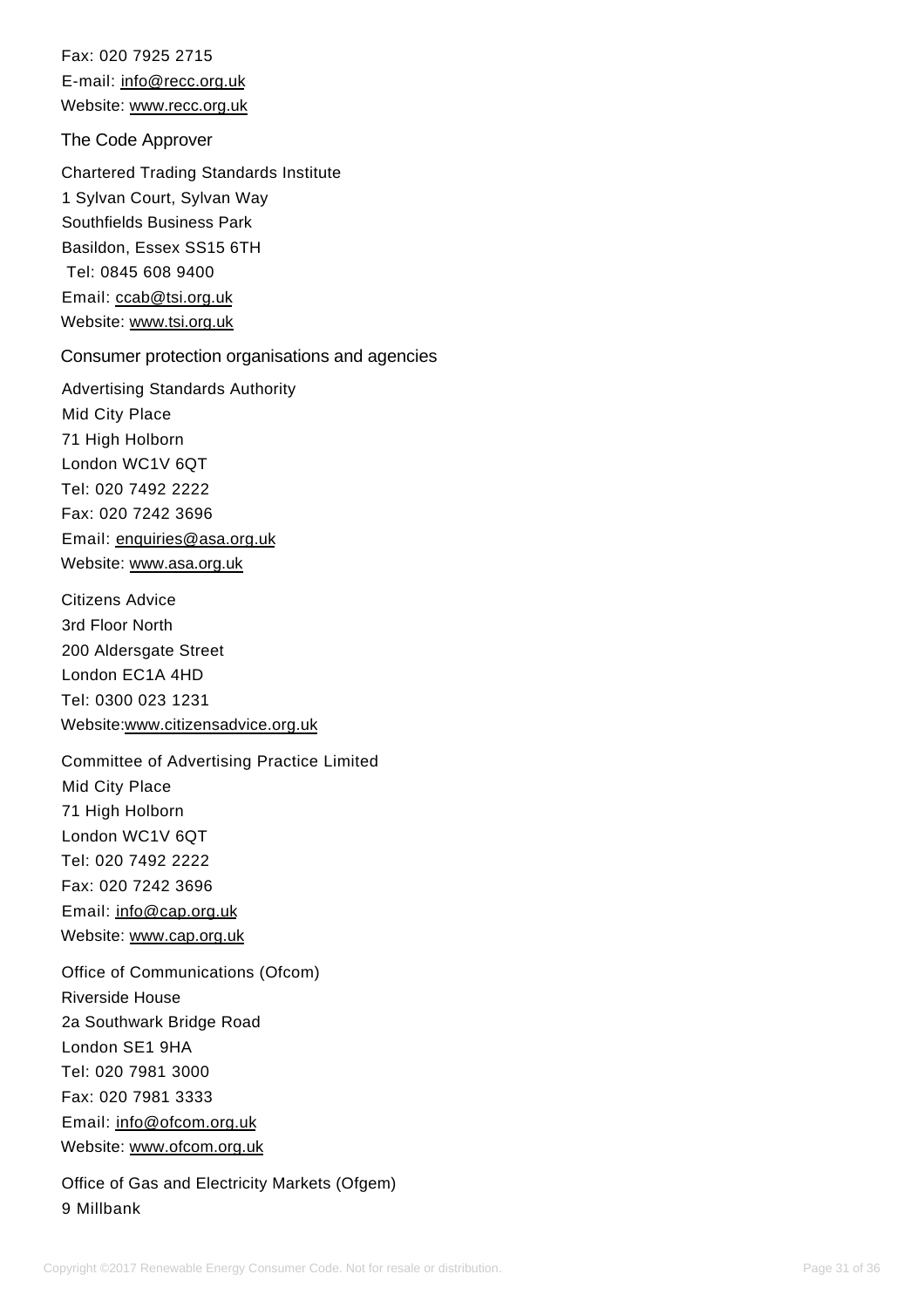London SW1P 3GE Tel: 020 7901 7295 Fax: 020 7901 7066 Email: [consumeraffairs@ofgem.gov.uk](mailto:consumeraffairs@ofgem.gov.uk) Website: [www.ofgem.gov.uk](http://www.ofgem.org.uk/)

PhonePayPlus, 25th floor, 40 Bank Street, London, E14 5NR Tel: 0300 303 0020 Email: [compliance@phonepayplus.org.uk](mailto:compliance@phonepayplus.org.uk) Website: [www.phonepayplus.org.uk](http://www.phonepayplus.org.uk/)

Energy, buildings and technical expert organisations

British Standards Institution British Standards House 389 Chiswick High Road London W4 4AL Tel: 020 8996 9001 Fax: 020 8996 7001 Email: [cservices@bsigroup.com](mailto:cservices@bsigroup.com) Website: [www.bsigroup.com](http://www.bsigroup.com/)

Energy Saving Trust 21 Dartmouth Street London SW1H 9BP Tel: 020 7222 0101 Email: [info@est.org.uk](mailto:info@est.org.uk) Website: [www.est.org.uk](http://www.est.org.uk/)

Other industry associations

Energy Networks Association 6th Floor, Dean Bradley House 52 Horseferry Road London SW1P 2AF Tel: 020 7706 5100 Email: [info@energynetworks.org](mailto:info@energynetworks.org) Website: [www.energynetworks.org](http://www.energynetworks.org/)

RenewableUK Greencoat House Francis Street London SW1P 1DH Tel: 020 7901 3000 Fax: 020 7901 3001 Email: [info@RenewableUK.com](mailto:info@RenewableUK.com) Website: [www.renewableuk.com](http://www.renewableuk.com/)

Energy UK Charles House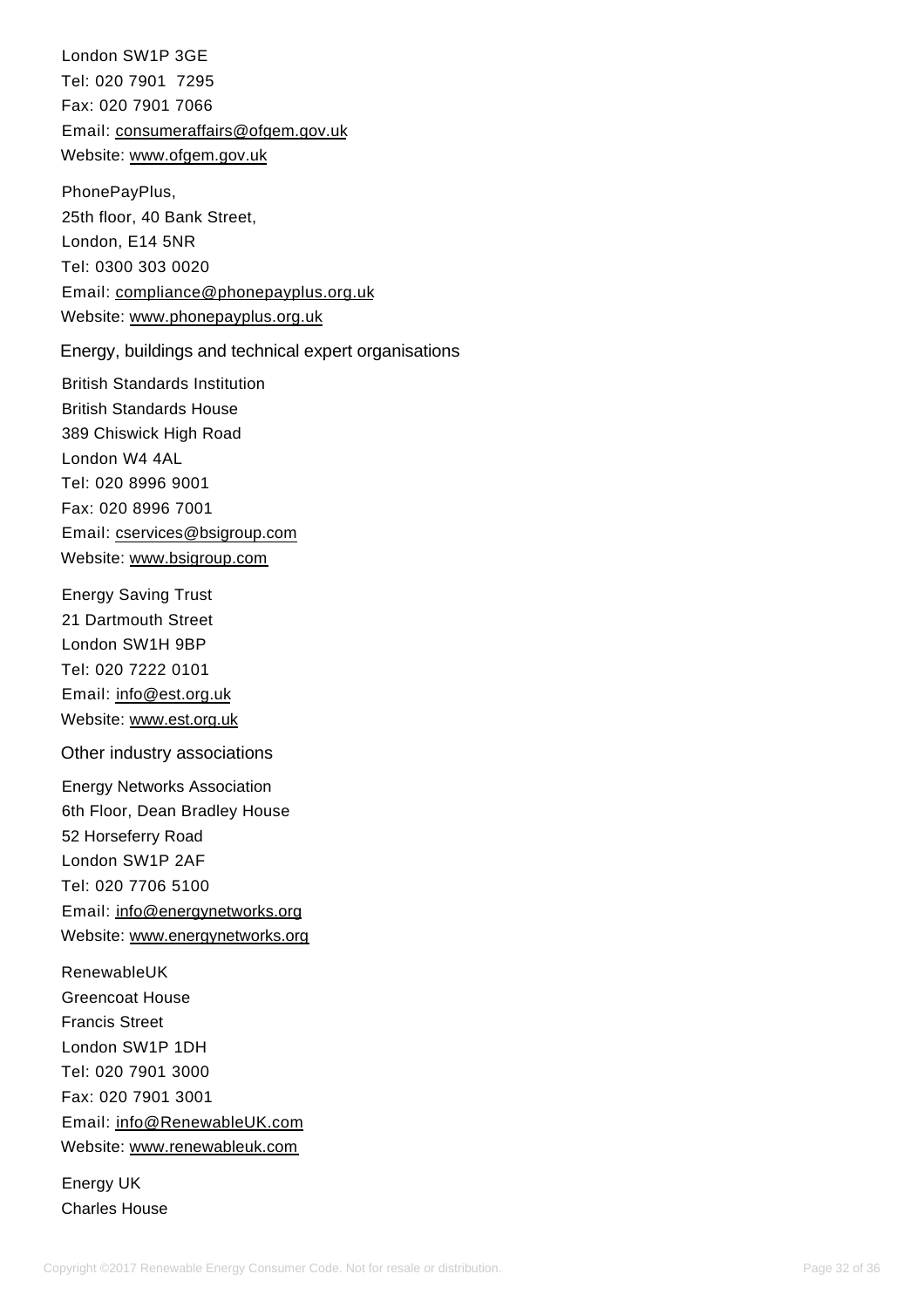5-11 Regent Street London SW1Y 4LR. Tel: 020 7930 9390 Email: [info@energy-uk.org.uk](mailto:info@energy-uk.org.uk) Website: [www.energy-uk.org.uk](http://www.energy-uk.org.uk/)

Sustainable Energy Association Radcliffe House, Lode Lane, Solihull B91 2AA Tel: 0121 709 5587 Email: [info@sustainableenergyassociation.com](mailto:info@sustainableenergyassociation.com) Website: [www.sustainableenergyassociation.com](http://www.sustainableenergyassociation.com/)

MCS Administrator and Accreditor

Gemserv Ltd 8 Fenchurch Place London, EC3M 4AJ Tel: 020 7090 1000 Fax: 020 7090 1001 Email: [info@gemserv.com](mailto:info@gemserv.com) Website: [www.gemserv.com](http://www.gemserv.com/) Website: [www.microgenerationcertification.org](http://www.microgenerationcertification.org/)

UK Accreditation Scheme (UKAS) 21-47 High Street Feltham Middlesex TW13 4UN Tel: 020 8917 8400 Fax: 020 8917 8500 Email: [info@ukas.com](mailto:iinfo@ukas.com) Website: [www.ukas.com](http://www.ukas.com/)

Accredited MCS Installer Certification Bodies

Action Renewables (Northern Ireland and Republic of Ireland only) Block C, Unit 1, Boucher Business Studios Glenmachan House Belfast BT12 6QH Tel: 028 9072 7760 Fax: 028 9023 4464 Email: [info@actionrenewables.co.uk](mailto:info@actionrenewables.co.uk) Website: [www.actionrenewables.org](http://www.actionrenewables.org/)

Benchmark Certification International House George Curl Way Southampton Hampshire SO18 2RZ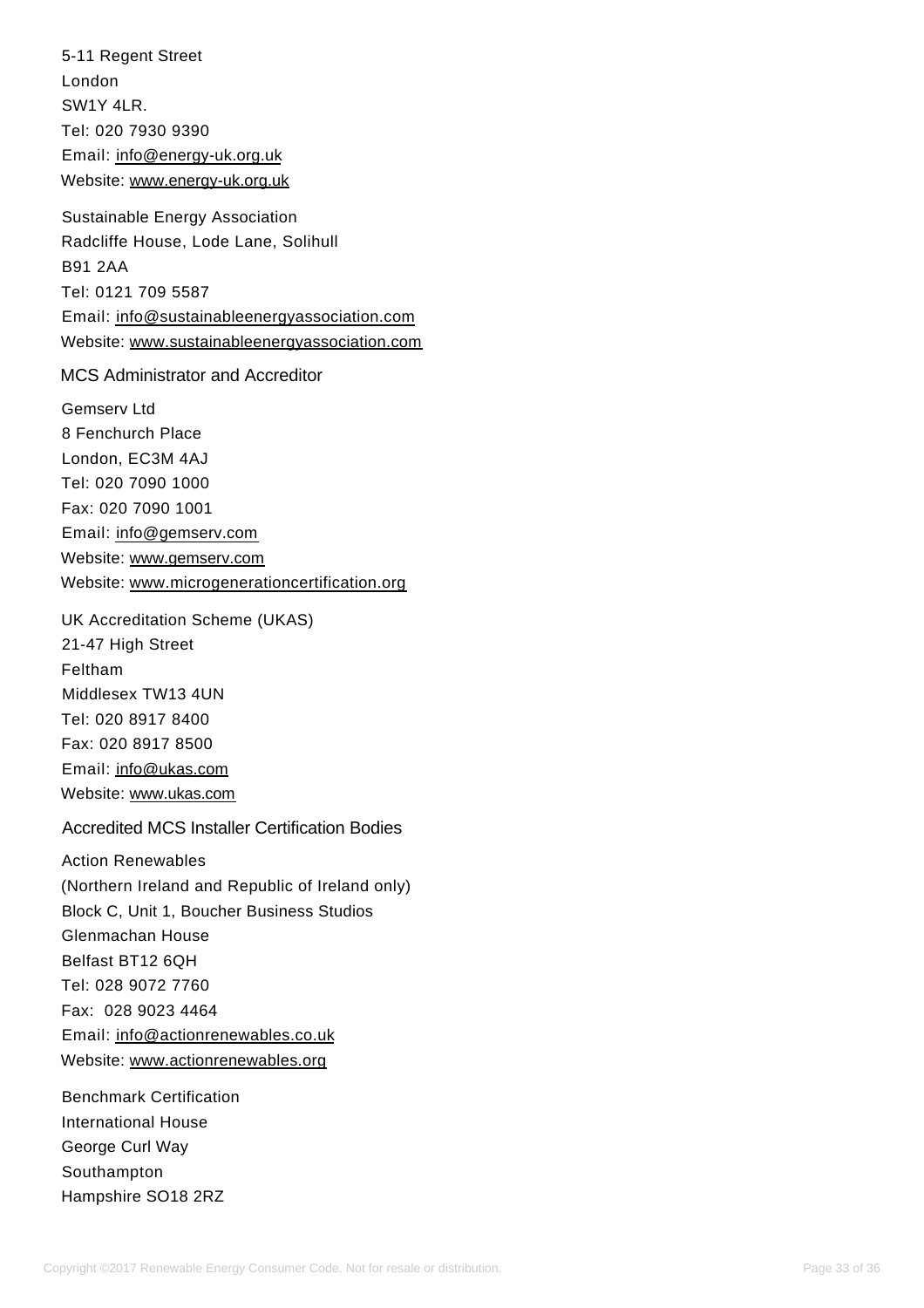Tel: 023 8051 7069 Email: [info@benchmark-cert.co.uk](mailto:info@benchmark-cert.co.uk) Website: [www.benchmark-cert.co.uk](http://www.benchmark-cert.co.uk/)

Building Research Establishment (BRE Ltd) Bucknalls Lane Watford, WD25 9XX Tel: 01923 664 000 Fax: 01923 664 010 E-mail: [enquiries@bre.co.uk](mailto:enquiries@bre.co.uk) Website: [www.bre.co.uk](http://www.bre.co.uk/)

**Certsure** Warwick House Houghton Hall Park Houghton Regis Dunstable LU5 5ZX Phone: 0870 013 0382 Fax: 01582 539090 Email: [enquiries@certsure.com](mailto:enquiries@certsure.com) Website: [www.certsure.com/about-us/](https://www.recc.org.uk/scheme/www.certsure.com/about-us/)

CORGI Services Ltd (Now part of Benchmark, above)

ECA Certification (see Certsure)

**HETAS** Severn House Unit 5 Newtown Trading Estate Green Lane **Tewkesbury** GloucestershireGL20 8HD Tel: 01684 278170 Email: [info@hetas.co.uk](mailto:info@hetas.co.uk) Website: [www.hetas.co.uk](https://www.hetas.co.uk/)

NAPIT 4th Floor, Mill 3 Pleasley Vale Business Park Mansfield Notts NG19 8LR Tel: 0845 543 0330 Fax: 0845 543 0332 Email: [info@napit.org.uk](mailto:info@napit.org.uk) Website: [www.napit.org.uk](https://www.napit.org.uk/)

NICEIC Group (see Certsure)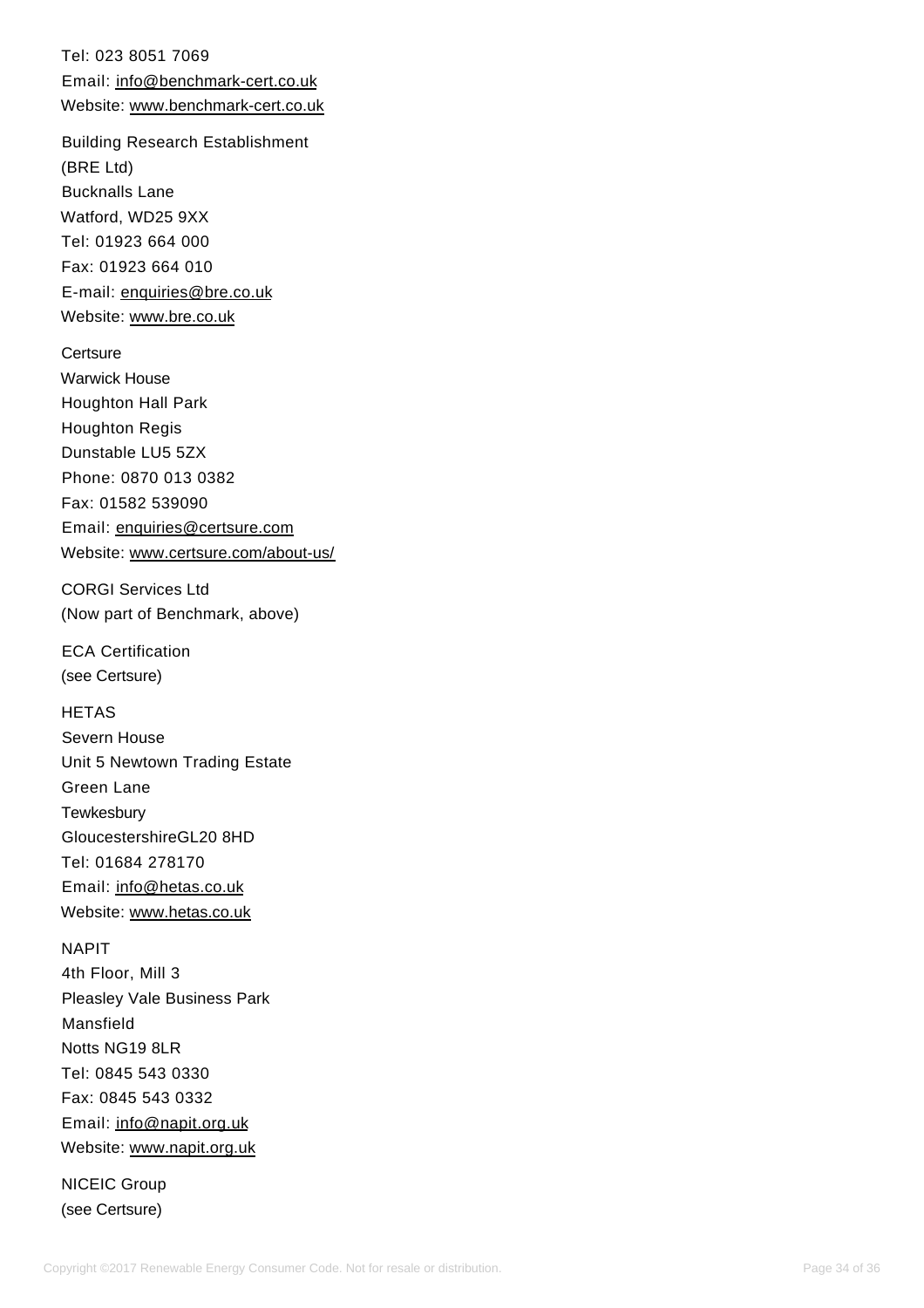Stroma 4 Pioneer Way **Castleford** West Yorkshire WF10 5QU Tel: 0845 621 1111 Fax: 0845 621 1112 Email: [info@stroma.com](mailto:info@stroma.com) Website: [www.stroma.com](http://www.stroma.com/)

### E Glossary

#### **The term become insolvent or ceased to trade' includes:**

<span id="page-34-0"></span>Where the Code Member suspends, or threatens to suspend, payment of its debts, or is unable to pay its debts as they fall due or admits inability to pay its debts or (being a company or limited liability partnership) is deemed unable to pay its debts within the meaning of section 123 of the Insolvency Act 1986 or (being an individual) is deemed either unable to pay its debts or as having no reasonable prospect of doing so, in either case within the meaning of section 268 of the Insolvency Act 1986 or (being a partnership) has any partner to whom any of the foregoing apply;

Where the Code Member commences negotiations with all or any class of its creditors with a view to rescheduling any of its debts, or makes a proposal for or enters into any compromise or arrangement with its creditors;

Where a petition is filed, a notice is given, a resolution is passed, or an order is made, for or in connection with the winding up of the Code Member (being a company);

Where an application is made to court, or an order is made, for the appointment of an administrator, or if a notice of intention to appoint an administrator is given or if an administrator is appointed, over the Code Member (being a company);

Where the holder of a qualifying floating charge over the assets of the Code Member (being a company) has become entitled to appoint or has appointed an administrative receiver;

Where a person becomes entitled to appoint a receiver over the assets of the Code Member or a receiver is appointed over the assets of the Code Member;

Where the Code Member (being an individual) becomes the subject of a bankruptcy petition or order; dies; or, by reason of illness or incapacity (whether mental or physical), becomes incapable of managing his own affairs or becomes a patient under any mental health legislation; and

Where a creditor or encumbrancer of the Code Member attaches or takes possession of, or a distress, execution, sequestration or other such process is levied or enforced on or sued against, the whole or any part of the Code Member's assets and such attachment or process is not discharged within 10 Days;

Where the Code Member suspends or ceases, or threatens to suspend or cease, carrying on all or a substantial part of its business.

### F Our responsibilities

<span id="page-34-1"></span>As the Code sponsor, Renewable Energy Association (REA) has developed this Code to help Code Members achieve high standards and to give consumers peace of mind when purchasing renewable energy